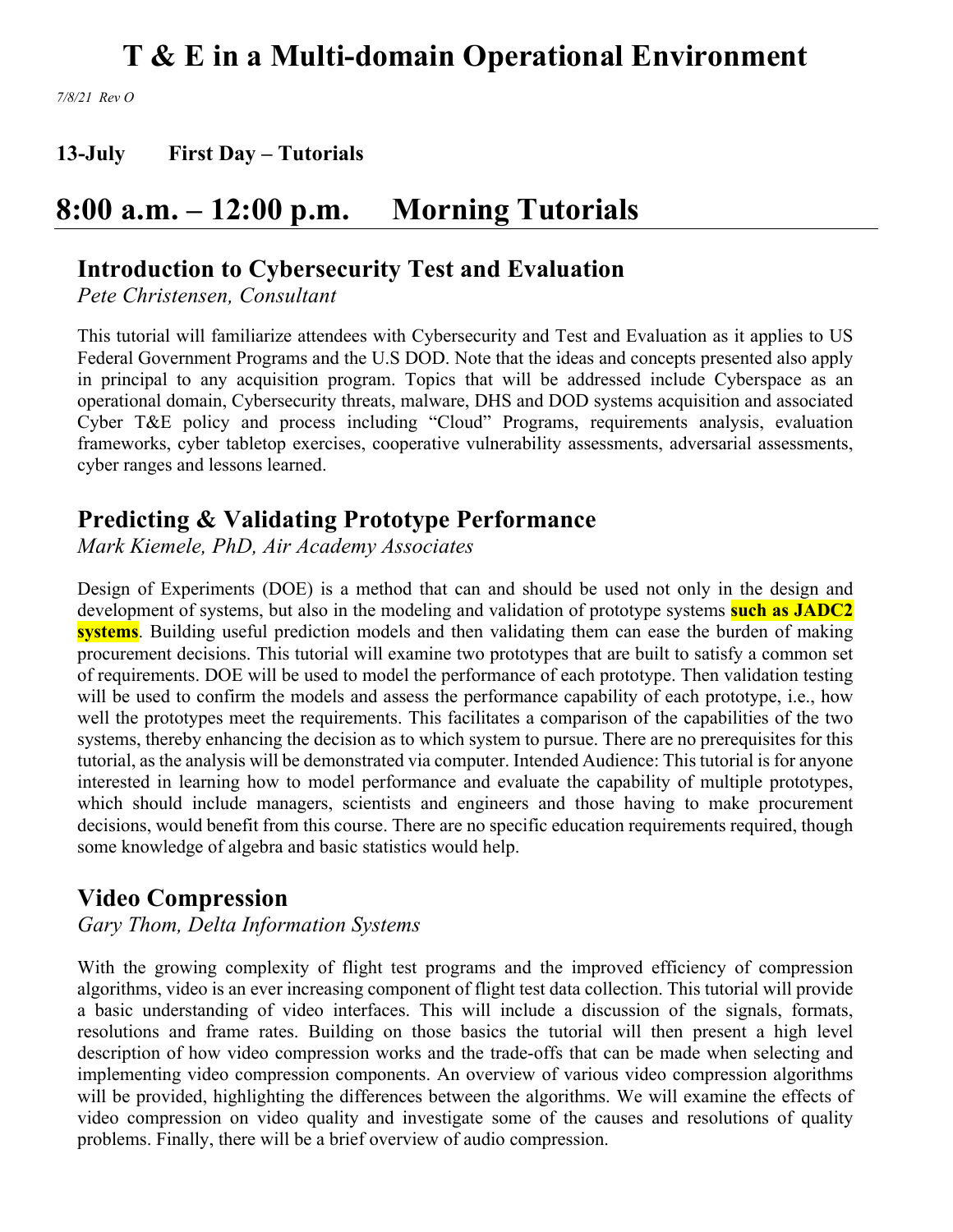## **1:00 p.m. – 5:00 p.m. Afternoon Tutorials**

### **JMETC/TENA Capabilities for JADC2 and Distributed Testing**

*Gene Hudgins, JMETC/TENA Team, Test Resource Management Center*

The Test and Training Enabling Architecture (TENA) was developed as a DoD CTEIP project to enable interoperability among ranges, facilities, and simulations in a timely and cost-efficient manner, as well as to foster reuse of range assets and future software systems. TENA provides for real-time software system interoperability, as well as interfaces to existing range assets, C4ISR systems, and simulations. TENA, selected for use in JMETC events, is well-designed for its role in prototyping demonstrations and distributed testing.

Established in 2006 under the TRMC, JMETC provides readily-available connectivity to the Services' distributed test capabilities and simulations. JMETC also provides connectivity for testing resources in the Defense industry and incorporation of distributed testing and leveraging of JMETC-provided capabilities by programs and users has repeatedly proven to reduce risk, cost, and schedule. JMETC is a distributed LVC testing capability developed to support the acquisition community during program development, developmental testing, operational testing, and interoperability certification, and to demonstrate Net-Ready Key Performance Parameters (KPP) requirements in a customer-specific Joint Mission Environment.

JMETC is the T&E enterprise network solution for secret testing, and uses a hybrid network architecture – the JMETC Secret Network (JSN), based on the SDREN. The JMETC MILS Network (JMN) is the T&E enterprise network solution for all classifications and cyber testing. JMETC provides readily available connectivity to the Services' distributed test capabilities and simulations, as well as industry test resources. JMETC is also aligned with JNTC integration solutions to foster test, training, and experimental collaboration.

TRMC Enterprise Big Data Analytics (BDA) and Knowledge Management (BDKM) has the capacity to improve acquisition efficiency, keep up with the rapid pace of acquisition technological advancement, ensure that effective weapon systems are delivered to warfighters at the speed of relevance, and enable T&E analysts across the acquisition lifecycle to make better and faster decisions using data that was previously inaccessible, or unusable. BDA is the application of advanced tools and techniques to help quickly process, visualize, understand, and report on data. JMETC has demonstrated that applying enterprise-distributed BDA tools and techniques to T&E leads to faster and more informed decisionmaking that reduces overall program cost and risk.

TRMC has been working with Joint Staff and Air Force JADC2 Cross-Functional Teams (CFTs) regarding JADC2 and Multi-Domain Operations (MDO), to inform them on TENA/JMETC and other TRMC capabilities that could be leveraged to support the emerging Joint Staff Joint Domain Environment (JDE). Additionally, TRMC has been engaged with Army Futures Command (AFC) throughout the year in a number of areas including assessing TENA/JMETC Support coupled with Big Data Analytics (BDA), expanding OSD TRMC collaboration and cooperation to other mission areas including, but not limited to, Cyber, BDA, Knowledge Management (KM), Machine Learning (ML), and Artificial Intelligence (AI). This tutorial will inform the audience as to the current impact of TENA, JMETC, and BDA on the T&E community; as well as their expected future benefits to the range community and the warfighter.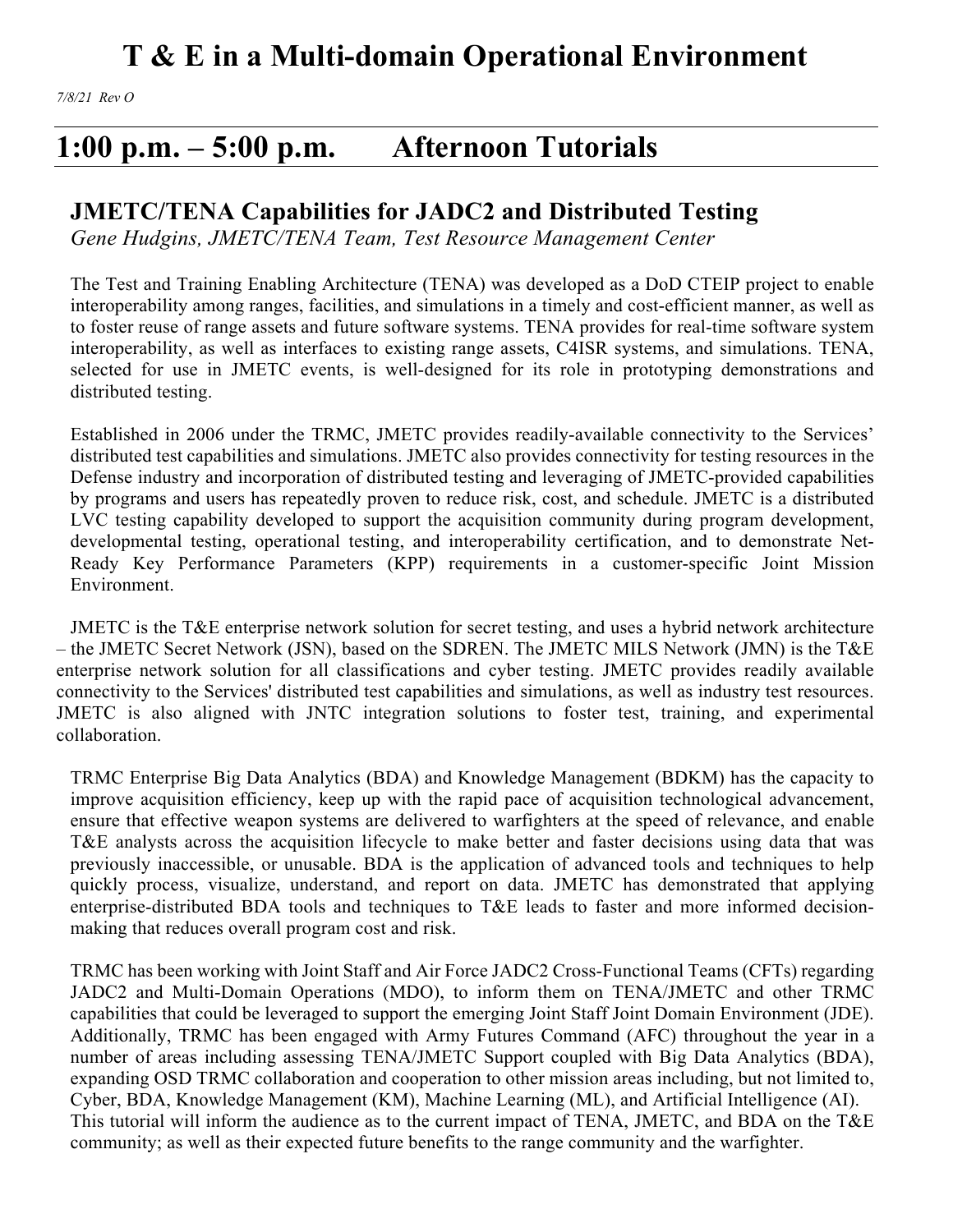*7/8/21 Rev O*

## **Real World Telemetry over IP**

*Gary Thom, Delta Information Systems*

As telemetry ranges are making the move to network centric architectures, it is worth considering the lessons learned over the previous 10 years of designing, installing, troubleshooting and optimizing telemetry data distribution over IP networks. This tutorial will begin with the motivation for moving to Telemetry over IP (TMoIP). It will then provide a basic networking foundation for understanding TMoIP and TMoIP formats. With this basis, we will be able to discuss network design considerations and tradeoffs for a successful TMoIP deployment. Finally, we will present some of the real-world problems and issues that may arise in a TMoIP system and the troubleshooting techniques that can be used to resolve them.

Some presentations at the Workshop will be Limited Distribution C and D, which restricts participation in those sessions to U.S. citizens who are employees of the U.S. Federal Government or its contractors (C), or employees of the Department of Defense or its contractors (D). If you do not meet this requirement, you may be unable to attend every session. Attendees without need-toknow may only attend presentations cleared for public release at sessions. Those wishing to attend the Limited Distribution sessions must submit a visit request. **\*\*All visit requests, via JPAS, DISS, or Visit Request letter, must be received by 3 PM MST on or before 9 July 2021**. Instructions for submitting visit requests can be found at www.itea.org. All presentations are cleared for public release unless noted.

#### **14-July Second Day - Plenary Sessions, Technical Sessions, & Exhibits**

- 7:30 a.m. Opening Ceremony: Presentation of Colors National Anthem Mr. Pete Crump – ITEA President
- 7:45 a.m. Welcome: Mr. Charles Garcia, MDO Program Chair & Steve Aragon, White Sands Chapter President 8:00 a.m. Welcome by Brigadier General Eric Little, Commanding General, White Sands Missile Range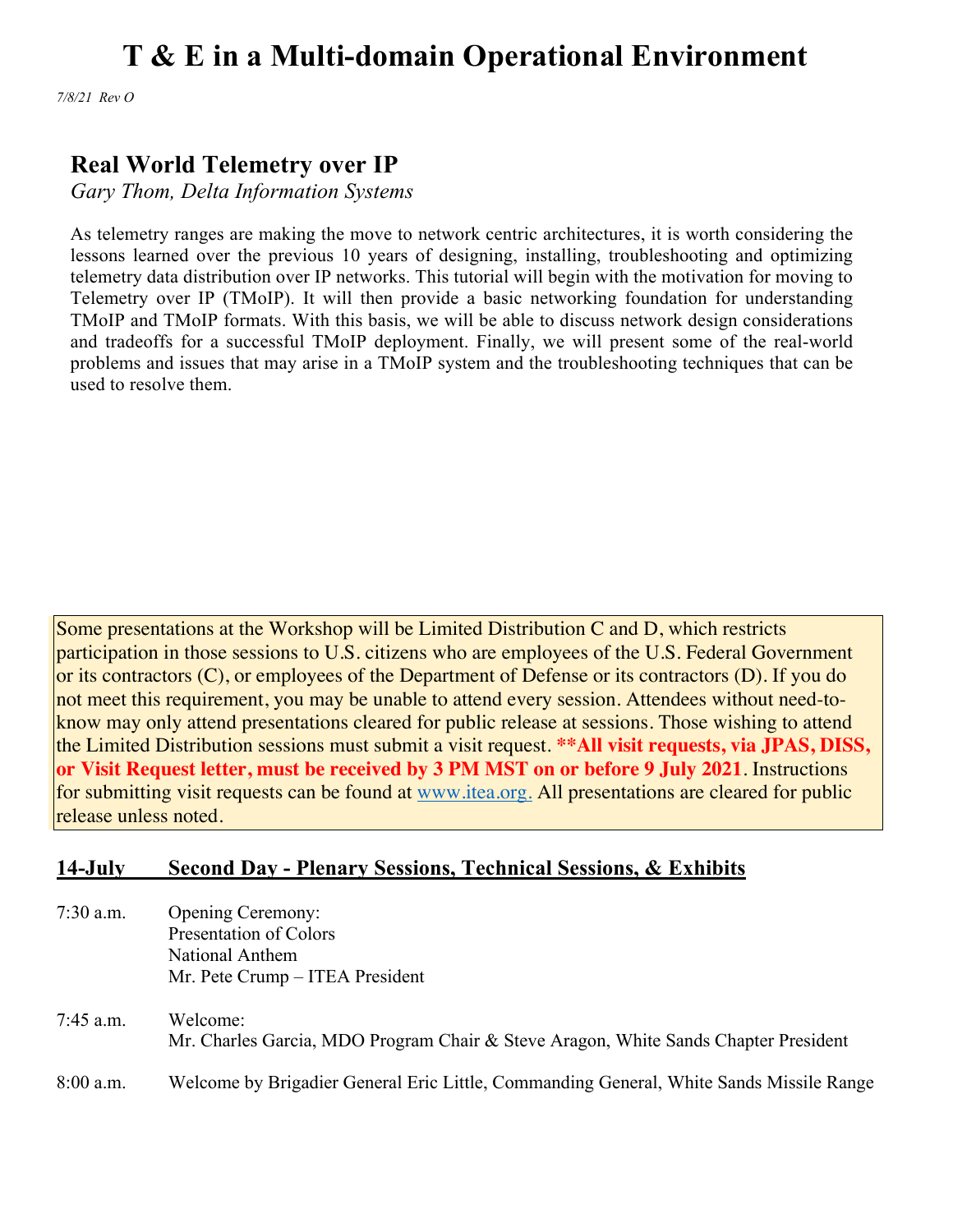*7/8/21 Rev O*

- 8:15 a.m. Keynote Speakers: Sandra Hobson, PhD, (SES), Acting Principal Deputy, Office of the Director, Operational Test & Evaluation, OSD and Christopher Collins, (SES), Director Developmental Test, Evaluation, and Assessments, Office of the Undersecretary of Defense (R&E) - *"Transforming T&E to Adequately Assess Warfighting Capability in a Multi-Domain Operational Environment"*
- 9:00 a.m. Keynote Speaker: Jerry Tyree, Deputy Commander and Technical Director, White Sands Test Center, Army Test and Evaluation Command, White Sands Missile Range – *"MRTFB Support of JADC2"*

#### **9:45 a.m. 30-MINUTE BREAK IN THE EXHIBIT HALL**

- 10:15 a.m. Keynote Speaker: Craig Miller, President, Viasat Government Systems
- 11:00 a.m. Test Resource Management Center (TRMC) Panel: *"Multi-Domain Enterprise Test Infrastructure: Current Efforts and Future Considerations"*

#### Panelists:

- Ø Ryan Norman, Chief Data Officer (CDO), Test Resource Management Center and Deputy, JMETC
- Ø Raphael Reyes, JADC2 Program Manager, Test Resource Management Center
- Ø Kenny Sanchez, C4T Executing Agent, Test Resource Management Center

#### **12:30 p.m. Lunch Break in the Exhibit Hall**

- 1:30 p.m. Featured Speakers: Christopher Klug, Director, Air Force Multi-Domain Test Force and Lt Col Michael "Hijack" Fritts, Director of Operations, 411th Flight Test Squadron and F-22 Combined Test Force, Emerald Flag Founder, Test Pilot
- 2:30 p.m. Featured Speaker: Paul Mann, (SES) Department of the Navy Chief Engineer, Office of the Deputy Assistant Secretary of the Navy (RDT&E)
- 3:00 p.m. Featured Speaker: Rick Quade, (SES), Test & Evaluation Executive, Department of Navy and Director for Innovation, Technology Requirements and T&E (N94)

#### **3:30 p.m. 30-MINUTE BREAK IN THE EXHIBIT HALL**

4:00 p.m. Technical Track Sessions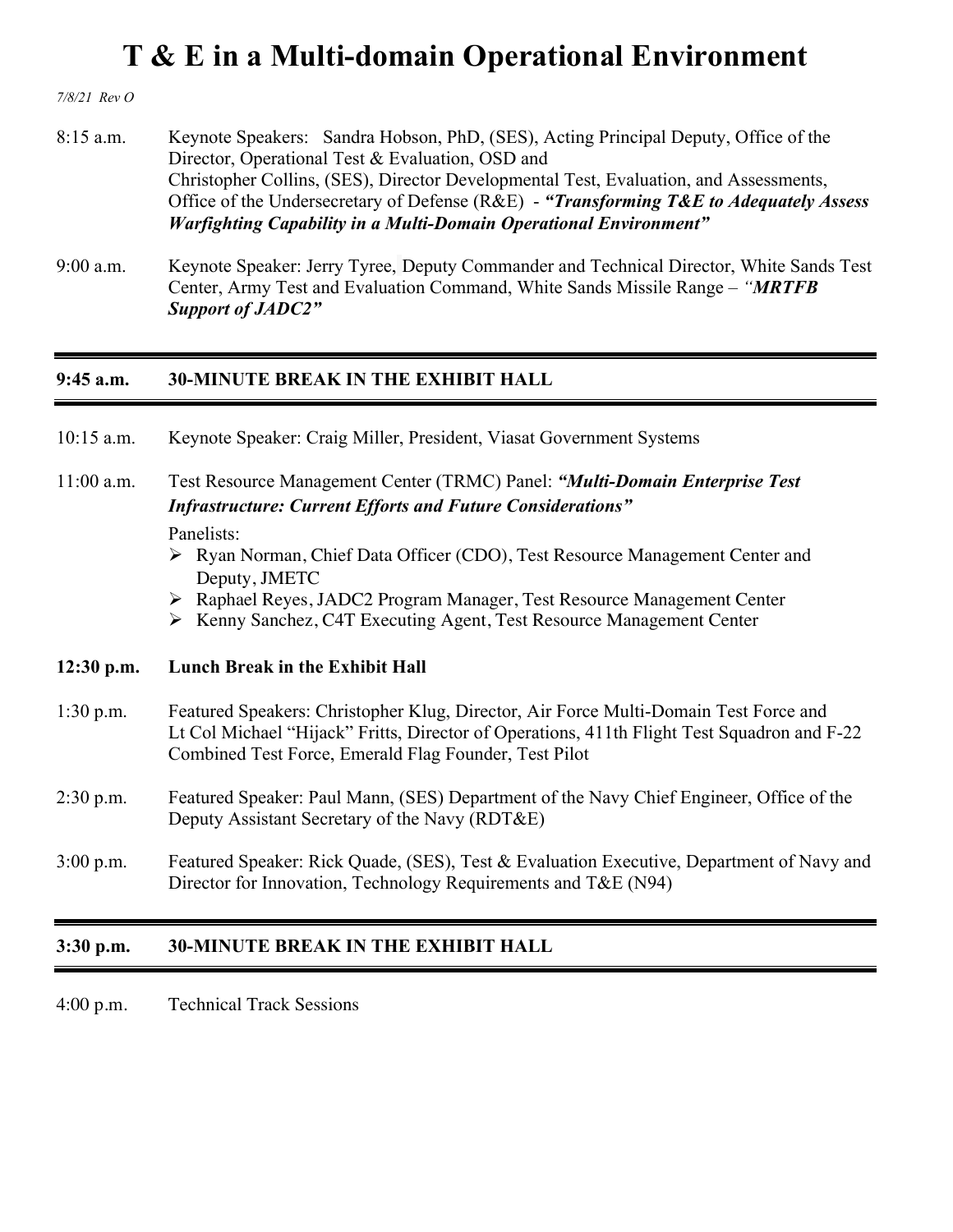*7/8/21 Rev O*

| <b>Chair</b>                                                                                 | <b>Time</b>                                            | <b>Title</b>                                                                                                          | Presenter(s)                                                                     |  |
|----------------------------------------------------------------------------------------------|--------------------------------------------------------|-----------------------------------------------------------------------------------------------------------------------|----------------------------------------------------------------------------------|--|
|                                                                                              | <b>Session 1: Continuous Process Improvement (CPI)</b> |                                                                                                                       |                                                                                  |  |
| <b>Mark</b><br>Kiemele,<br><b>Air Academy</b><br><b>Associates</b>                           | 4:00                                                   | <b>Critical Thinking in Continuous Process</b><br>Improvement                                                         | Mark Kiemele, PhD, Air<br><b>Academy Associates</b>                              |  |
|                                                                                              | 4:30                                                   | Lean Six Sigma                                                                                                        | Mark Kiemele, PhD, Air<br><b>Academy Associates</b>                              |  |
|                                                                                              | 5:00                                                   | Design for Six Sigma                                                                                                  | Mark Kiemele, PhD, Air<br><b>Academy Associates</b>                              |  |
|                                                                                              | 5:30                                                   | Leveraging the CIPP Model to Achieve CPI<br>in T&E and other DoD Applications                                         | Joe Stufflebeam, PhD, TRAX<br>International                                      |  |
|                                                                                              |                                                        | <b>Session 2: DARPA</b>                                                                                               |                                                                                  |  |
| <b>Colonel</b><br>(USA, Ret)<br><b>Barbara</b><br>Trent,<br><b>COVA</b><br><b>Strategies</b> | 4:00                                                   | <b>Real-time Analytics Fusion for Continuous</b><br><b>LRPF Offensive/Defensive Threat Assessment</b><br>and Response | Gert Berthold & Kevin "Cuz"<br>Cousin, PhD, Cova Strategies,<br>LLC.             |  |
|                                                                                              | 4:30                                                   | Dual-Purpose ISR Analytics Exploitation for<br>Offensive/Defensive Multi-Domain<br><i><b>Operations</b></i>           | Gert Berthold & Kevin "Cuz"<br>Cousin, PhD, Cova Strategies,<br>LLC.             |  |
|                                                                                              | 5:00                                                   | Applying Composable Inline Analytics for<br>Intelligence Fusion                                                       | Gert Berthold & Kevin "Cuz"<br>Cousin, PhD, Cova Strategies,<br>LLC.             |  |
|                                                                                              | 5:30                                                   | Analytics Fusion across Distributed Zones of<br>Security                                                              | Kevin "Cuz" Cousin, PhD & Gert<br>Berthold, Cova Strategies, LLC.                |  |
|                                                                                              |                                                        | <b>Session 3: Software Intensive in support of JADC2</b>                                                              |                                                                                  |  |
| Jaime Lujan,<br><b>Trideum</b>                                                               | 4:00                                                   | C4ISR and Software Intensive Systems T&E<br><i>Challenges</i>                                                         | Kenneth Sanchez, Kathy Smith, &<br>Kent Pickett, NAVAIR                          |  |
|                                                                                              | 4:30                                                   | <b>Automation of Legacy Test Systems</b>                                                                              | Dennis Shen & Dontel Newton,<br>Georgia Tech Research Institute                  |  |
|                                                                                              | 5:00                                                   | Synthetic Data Generation to Enable T&E<br>S&T for Big Data Analytics                                                 | Kenneth Sanchez, Kathy Smith, &<br>Kent Pickett, NAVAIR                          |  |
|                                                                                              | 5:30                                                   | New Methods/Products for Comprehensive<br>Analysis of T&E Events; Big Data Analysis<br>for $T\&E$                     | Kenneth Sanchez, Kathy Smith,<br>Kent Pickett, & William Wolfe,<br><b>NAVAIR</b> |  |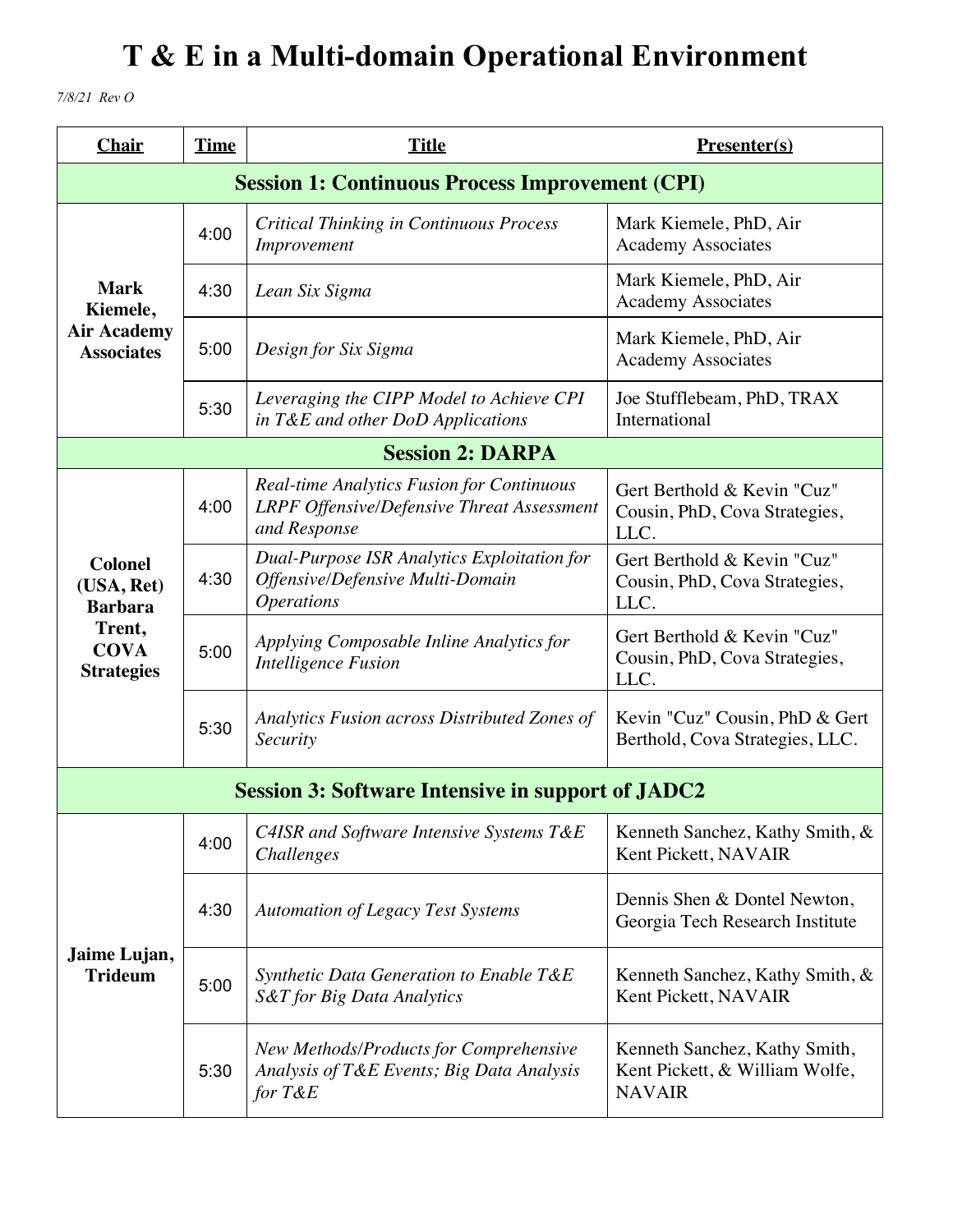*7/8/21 Rev O*

| <b>Session 4: Enabling Technologies</b>                |      |                                                                                                                            |                                                                           |
|--------------------------------------------------------|------|----------------------------------------------------------------------------------------------------------------------------|---------------------------------------------------------------------------|
| <b>Armando</b><br>Juarez,<br><b>GreyBeard</b><br>Group | 4:00 | The Next Generation DoD Imaging<br>Architecture **Limited D Presentation**                                                 | Joe Stufflebeam, Ph.D., TRAX<br>International                             |
|                                                        | 4:30 | <b>Remote Classified Operations</b><br><b>**Limited D Presentation**</b>                                                   | Grant Senn, Southwest Range<br>Services (SRS)                             |
|                                                        | 5:00 | Digital Beamforming Phased Arrays for<br><b>Telemetry Tracking Applications</b><br><b>**</b> Limited A/Open Presentation** | Dorse DuBois, Mannatek; Anand<br>Kelkar, CDSI; Juan Guadiana,<br>Mannatek |
|                                                        | 5:30 | Coupled Sensor Array System (CSAS)<br><b>**</b> Limited A/Open Presentation**                                              | Jose Mendez, Southwest Range<br>Services (SRS)                            |

#### **6:00 p.m. RECEPTION IN THE EXHIBIT HALL**

#### **15-July Third Day - Plenary Session, Technical Sessions, & Exhibits**

8:00 a.m. Welcome and overview of the day's events by Mr. Charles Garcia – MDO Program Chair

8:15 a.m. Featured Speaker: Dr. Randy Garrett (SES), Program Manager for Geospatial Cloud Analytics (GCA) and Multi-Domain Analytics (MDA), DARPA Strategic Technology Office (STO) *"Testing for a New Age of Warfare" - Substantial changes in enemy strategy and tactics as well as changes in the global environment necessitate changes in the DoD response. Testing must respond with new techniques to accommodate more diverse equipment and military* 

> *doctrine. Testing will also need to be more agile but also more comprehensive. This presentation will provide some ideas on how testing could be enhanced to be even more effective for future conflicts.*

9:00 a.m. Featured Speaker: Col. Nick Hague, Director of Test and Evaluation, Space Force

#### **9:45 a.m. 30-MINUTE BREAK IN THE EXHIBIT HALL**

10:15 a.m. Featured Speaker: Gary Anaya, Chief, U.S. Army Fires Center of Excellence /AFC- FCC Capabilities Development & Integration Cell (CDI-Cell) – *"Overview of the PNTAX-2020 Excursion"* **\*\* Limited C Presentation\*\***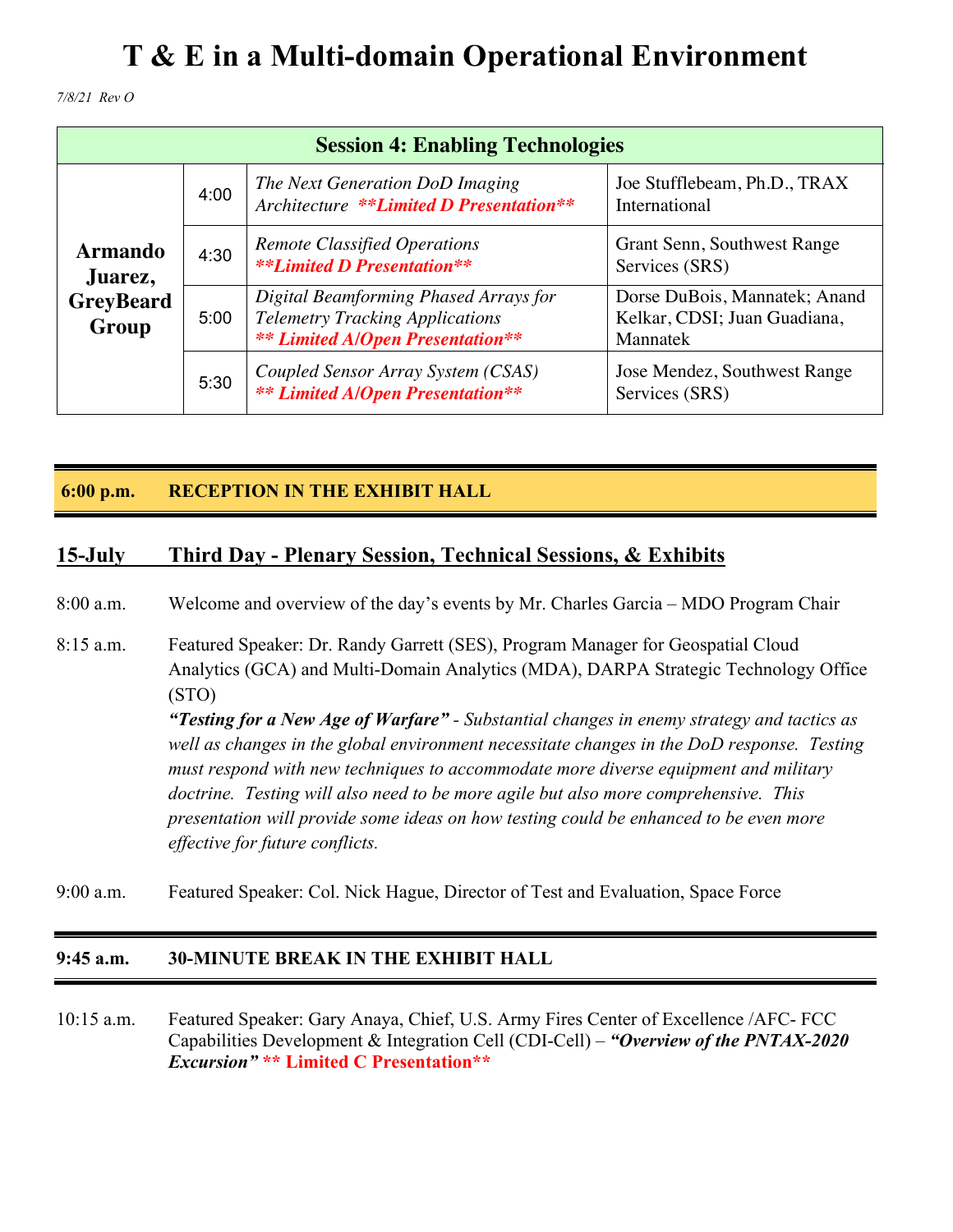*7/8/21 Rev O*

- 10:50 a.m. Keynote Speaker: Brigadier General Stephanie R. Ahern, Director of Concepts, Futures and Concepts Center (FCC), Army Futures Command (AFC)
- 11:30 a.m. Featured Speaker: Colonel Adam Butler, Deputy Commander, Joint Modernization Command (JMC), Futures and Concepts Center (FCC), Army Futures Command (AFC)
- **12:00 p.m. Lunch Break in the Exhibit Hall**

#### 1:00 p.m. **Panel: University Showcase – Supporting JADC2**

- Ø Machine & Deep Learning at NMSU: Application to Space Weather by Laura Boucheron, PhD, Associate Professor, Klipsch School of Electrical and Computer Engineering, **NMSU**
- Ø Human Capital Development for Systems and Mission Engineering Contexts: Leveraging UTEP's IMSE department by Ms. Shani Rivera, Research Assistant University of Texas at El Paso
- Ø Physical Science Laboratory's (PSL) CREW Apprenticeship Program by Marcella Shelby, PhD, Strategic Initiatives Officer, PSL, New Mexico State University
- 2:15 p.m. Featured Speaker: George Rumford, (SES) Director (acting) and Principal Deputy, Test Resource Management

#### **3:00 p.m. 30-MINUTE BREAK IN THE EXHIBIT HALL**

#### 3:30 p.m. Technical Track Sessions

| <b>Chair</b>                                    | <b>Time</b> | <b>Title</b>                                                                                      | $Presenter(s)$                                                                                                               |
|-------------------------------------------------|-------------|---------------------------------------------------------------------------------------------------|------------------------------------------------------------------------------------------------------------------------------|
| <b>Session 5: Tools for Distributed Testing</b> |             |                                                                                                   |                                                                                                                              |
| <b>Joe</b><br>Bullington,<br><b>Jacobs</b>      | 3:30        | Employing a CLONE to Enhance JADC2<br><b>Testing</b>                                              | CAPT Jeff Hoyle (USN, Retired),<br>Rajive Bagrodia, PhD, Jeff<br>Weaver, PhD & Lloyd Wihl,<br>Scalable Networks Technologies |
|                                                 | 4:00        | Development and Testing of Navy Torpedoes<br>in a Full Fidelity Simulated Undersea<br>Environment | Carlos Godoy, Kenneth Sanchez,<br>Kent Pickett, Kathy Smith,<br><b>NAVAIR</b>                                                |
|                                                 | 4:30        | Continuous, Scaled and Agile Security<br>Analysis of Web Application Code                         | Steve Seiden, Acquired Data<br>Solutions                                                                                     |
|                                                 | 5:00        | Zero Chain" Traceability for Test,<br>Measurement, and Diagnostic Equipment<br>(TMDE)             | Richard H. Parker, PhD & David<br>J. Hargett, US Army TMDE<br>Activity                                                       |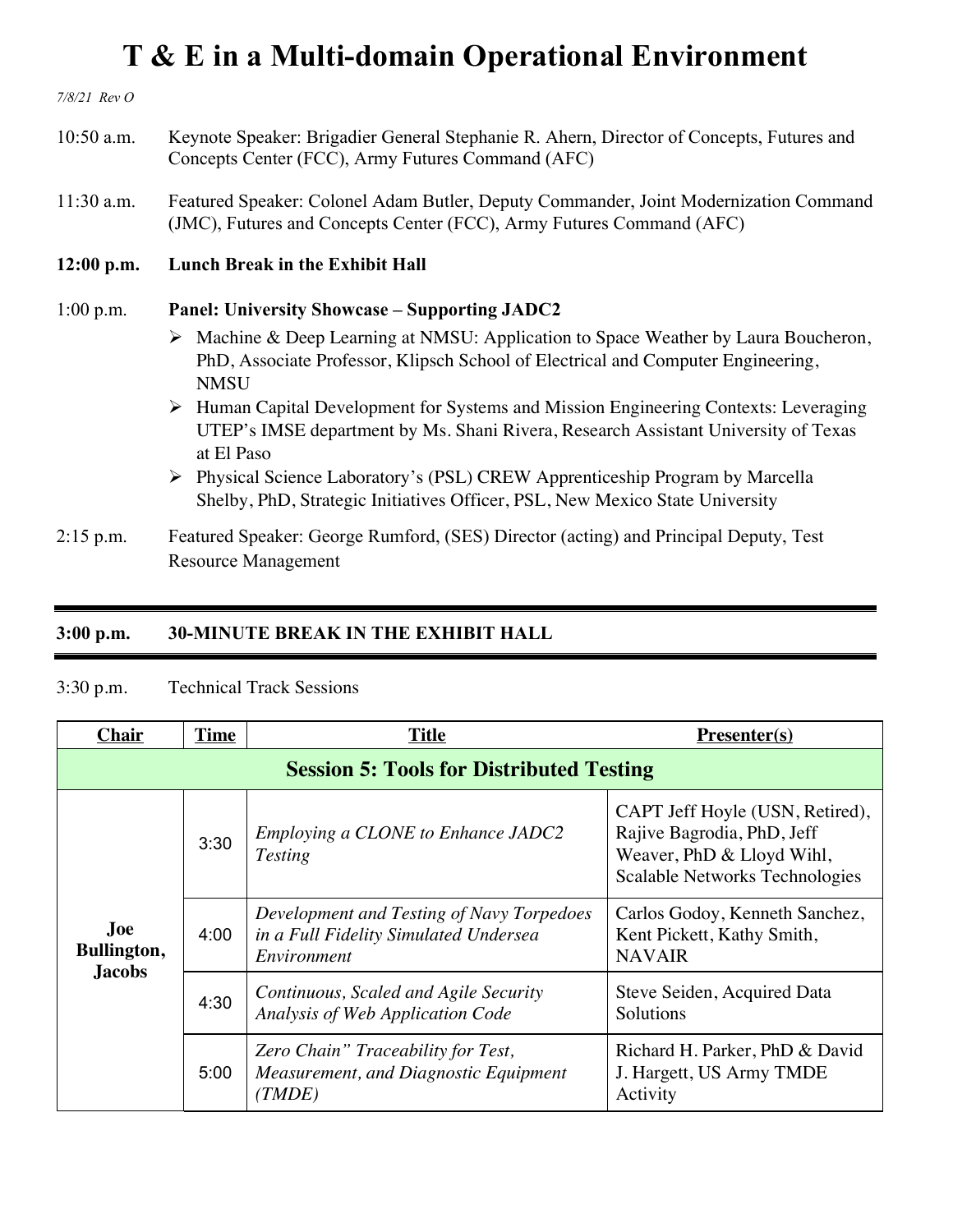*7/8/21 Rev O*

| <b>Session 6: University Showcase - Supporting JADC2</b>                                                          |      |                                                                                                                                      |                                                                                                                                                                                     |
|-------------------------------------------------------------------------------------------------------------------|------|--------------------------------------------------------------------------------------------------------------------------------------|-------------------------------------------------------------------------------------------------------------------------------------------------------------------------------------|
| Richard O.<br>Martinez,<br><b>GreyBeard</b><br>Group                                                              | 3:30 | Deep Learning for Verification of Electronic<br><b>Warfare Techniques</b>                                                            | Caleb Story & Jerrik Waugh,<br>Physical Science Laboratory, New<br><b>Mexico State University</b>                                                                                   |
|                                                                                                                   | 4:00 | Hot Fire Test in a Reaction Control Engine<br>and Throttleable Engine                                                                | Jazmin Arellano, UTEP                                                                                                                                                               |
|                                                                                                                   | 4:30 | <b>Function Level ROP Gadget Survival Using</b><br><b>Compiler-Based Software Diversification</b>                                    | David Reyes, UTEP                                                                                                                                                                   |
|                                                                                                                   | 5:00 | The Data Acquisition System for a 1 MW<br>Combustor                                                                                  | Md Mohieminul I. Khan, UTEP                                                                                                                                                         |
| <b>Session 7: Directed Energy</b>                                                                                 |      |                                                                                                                                      |                                                                                                                                                                                     |
| <b>Mark</b><br>Henderson,<br><b>Blue Halo</b>                                                                     | 3:30 | Directed Energy Weapon Test & Evaluation<br>in a Relevant Multi-Domain Operational<br><b>Environment ** Limited D Presentation**</b> | Nathaniel C. Charles, Francis<br>Check & Stephen Lenart, TRAX<br>International; Filberto Macias,<br>White Sands Center; Gustavo L.<br>Sierra, ATEC; Steve Squires,<br><b>HELSTF</b> |
|                                                                                                                   | 4:00 | Design and development of a beam profiling<br>system for range testing of 150 kW class laser<br>systems ** Limited C Presentation**  | James Luke, PhD, BlueHalo                                                                                                                                                           |
|                                                                                                                   | 4:30 | Mobile Laser Integrated Diagnostic Suite<br>(LIDS) Program Update<br><b>**</b> Limited C Presentation**                              | Milan Buncick, PhD, BlueHalo                                                                                                                                                        |
|                                                                                                                   | 5:00 | HPM Sensor on Instrumented sUAS Update<br><b>**</b> Limited C Presentation**                                                         | Mark Henderson, BlueHalo                                                                                                                                                            |
| <b>Session 8: Intellectual Property Considerations for Technology Developed with</b><br><b>Government Funding</b> |      |                                                                                                                                      |                                                                                                                                                                                     |
| Kevin<br>Soules,<br>Loza &<br>Loza, LLP                                                                           | 3:30 | Patents                                                                                                                              | Kevin Soules, Loza & Loza, LLP                                                                                                                                                      |
|                                                                                                                   | 4:00 | Copyrights                                                                                                                           | Kevin Soules, Loza & Loza, LLP                                                                                                                                                      |
|                                                                                                                   | 4:30 | The Bayh-Dole Act                                                                                                                    | Cameron Smith, Texas Tech                                                                                                                                                           |
|                                                                                                                   | 5:00 | <b>Monetization Strategies for Federally Funded</b><br><i>Innovations</i>                                                            | William "Hutton" Jones, Texas<br>Tech                                                                                                                                               |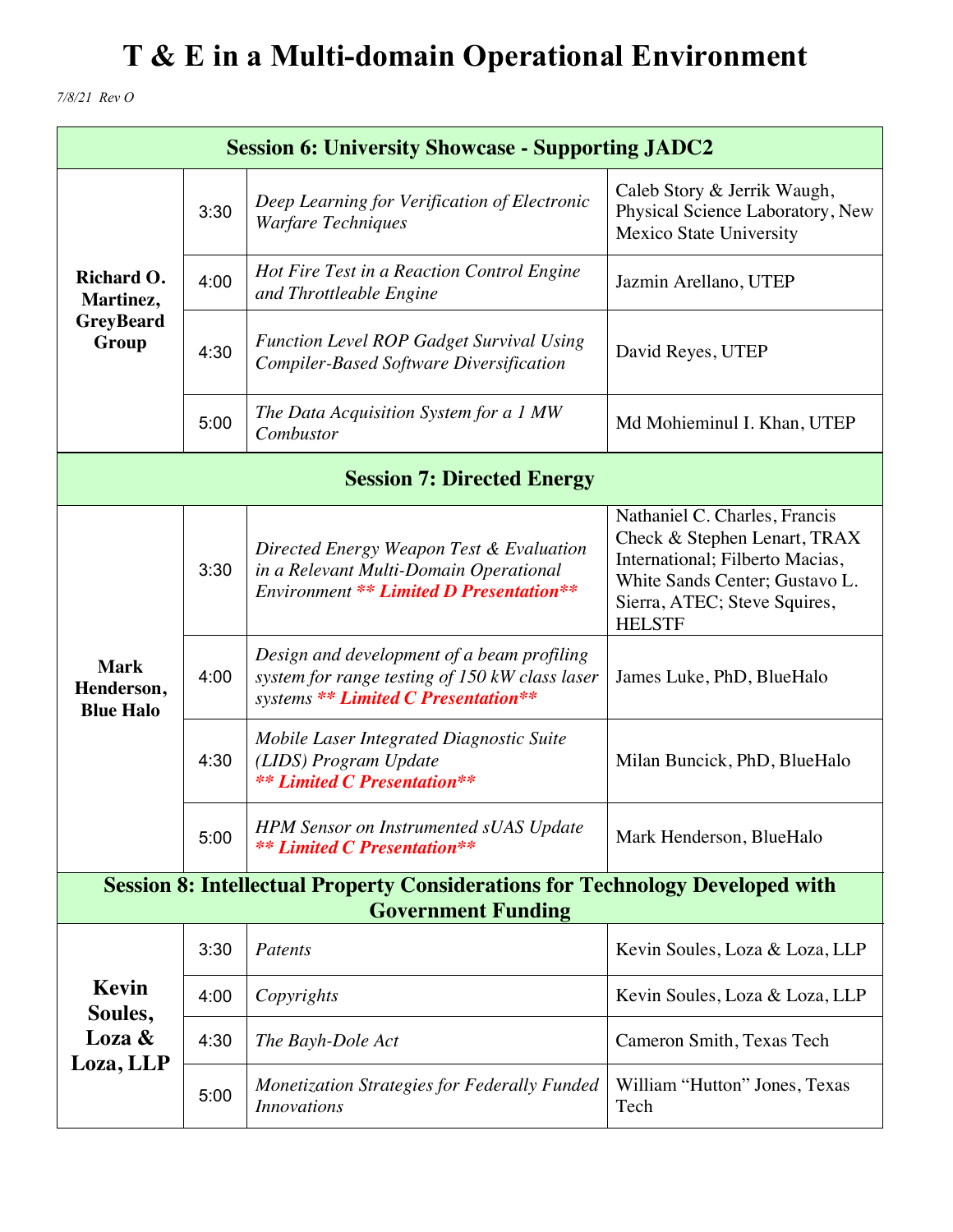*7/8/21 Rev O*

| <b>Session 9: Technology in Support of Operational Planning</b> |      |                                                                                                                                                     |                                                         |
|-----------------------------------------------------------------|------|-----------------------------------------------------------------------------------------------------------------------------------------------------|---------------------------------------------------------|
| <b>Steve</b><br>Aragon,<br><b>BlueHalo</b>                      | 3:30 | Infrastructure as Code                                                                                                                              | Will Lester, Nextech Solutions                          |
|                                                                 | 4:00 | Video on the Edge: Software-Defined &<br>Intent-Based Models for ISR Video Asset<br><i>Management</i>                                               | Will Lester, Nextech Solutions                          |
|                                                                 | 4:30 | Accelerate Through your PACE Plan                                                                                                                   | Vivian Richards, Splunk, Inc.                           |
|                                                                 | 5:00 | <b>Using Discrete-Event Simulation to Predict</b><br>Communication Challenges and Outcomes in<br>a Multi-Domain, Multi-Communication<br>Environment | Majid Raissi-Dehkordi, PhD,<br><b>Nextech Solutions</b> |

### **Exhibit Hall Hours**

Tuesday, July  $13<sup>th</sup> - 8:00am - 5:30pm$ , Exhibitor Set-up Wednesday, July  $14<sup>th</sup> - 9:00$ am – 6:00pm (Networking Reception 6:00-8:00pm) Thursday, July  $15<sup>th</sup> - 9:00$ am  $-4:00$ pm Thursday, July  $15<sup>th</sup> - 4:00<sub>pm</sub> - 8:00<sub>pm</sub>$ , Exhibitor Move-out

### **Host Hotel**

Radisson Hotel El Paso Airport 1770 Airway Blvd. El Paso, TX 79925 Phone: 915-772-3333

ITEA is pleased to offer a special below government per diem rate of **\$98 per night.** This property is the host hotel and when making your reservation you must indicate you are with the ITEA workshop. To receive the special rate call 915-772-3333 or click the Radisson link above to book your reservation by **June 21, 2021. Be sure to use group code ITEAW for \$98 rate.**

### **Program Planning Committee** (MDO@itea.org)

Program Chair: Charles Garcia – GreyBeard Group Technical Co-Chairs: Steve Aragon – BlueHalo & Richard Martinez – GreyBeard Group IT/AV Co-Chairs: Armando Juarez – GreyBeard Group & Carlos Maez - SRS Exhibits and Sponsorships: Lena Moran – 951-219-4817, Lena@itea.org Security (Visitor Requests): Anahi Mancha, anahi.l.mancha.ctr@mail.mil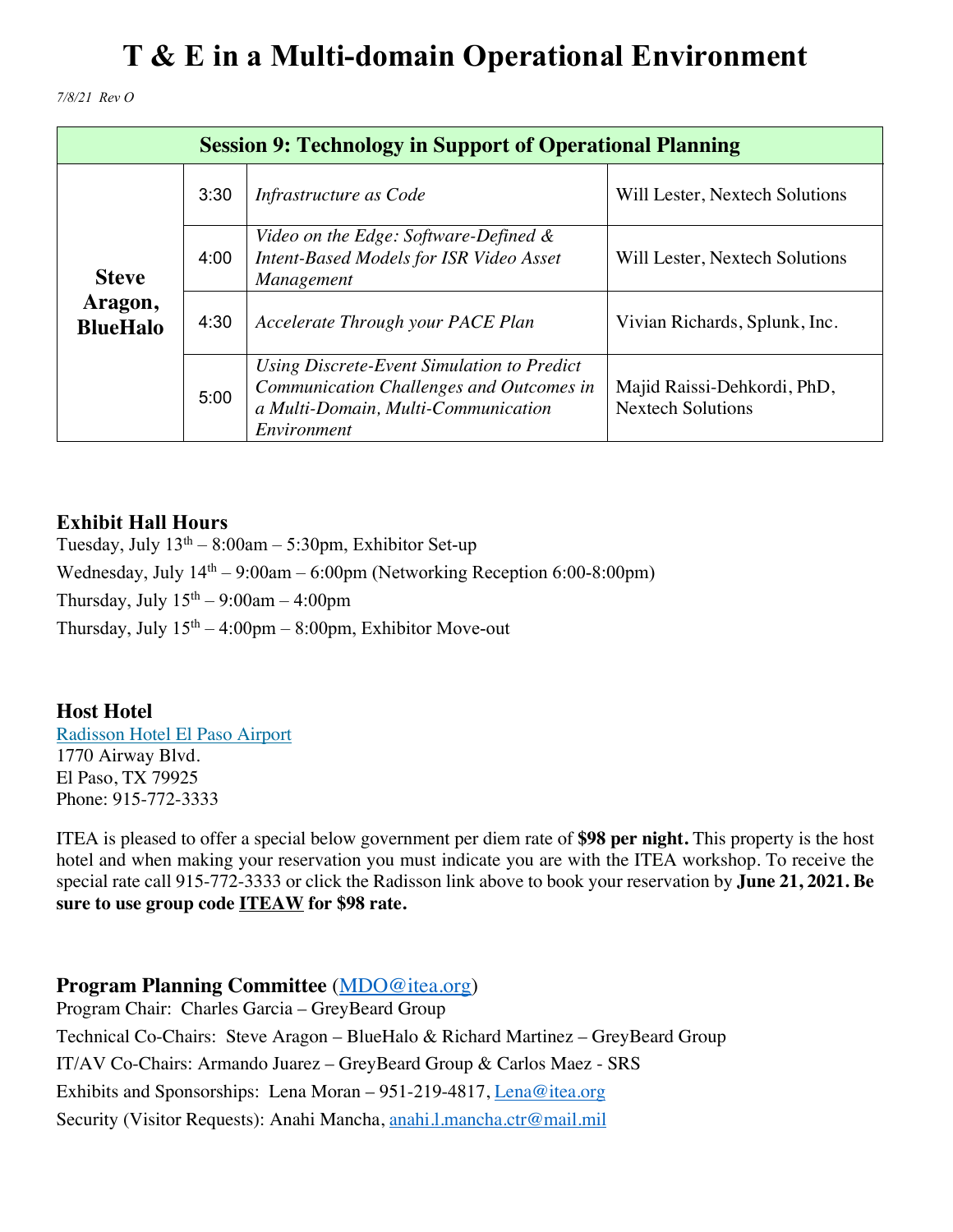*7/8/21 Rev O*

Registration: info@itea.org or 703-631-6220

### **Technical Track Session Abstracts**

#### *Accelerate Through your PACE Plan*

Vivian Richards, Splunk, Inc.

Integrated Joint, NATO, and Allied Forces Partner Nations (PN) solutions are needed to address the integration of cyber operations, electronic warfare, and signals intelligence analysis, exploitation, and dissemination for cooperative intelligence sharing, security assistance and operations. Novel solutions are desired that support the rapid and effective interoperability of US military technologies (inclusive of government developed and commercially available technologies), systems, and processes with NATO and PN's capabilities to deliver common- systems (and system-of-systems architectures). The solutions must provide integrated, interoperable, timely, and affordable capabilities, across the various zones of security, that promote decisive action supporting Joint, coalition and multinational military operations.

The Correlation Enhanced Understanding System (COEUS) provides an intelligent data pipeline component for understanding and enriching data which crosses multiple security zones. Data transformation algorithms allow the data to be readily compressed and processed at an intermediate representation without loss of context across an array of additional analytic and data processing technical components using open data exchange standards. Not only does this pre-processing of raw data streams into vectors provide a reduction in effective bandwidth for data transfer and end-point data stream processing; it allows for the use of a common C4ISR/C5ISR system configuration across Joint, NATO and PN forces with common operational, sustainment, and training requirements for efficient and consist information sharing and operations. While the system may be common across the forces, the fidelity of the analytics, results and levels of confidence are reflective of the level of information afforded to a security zone; e.g., all forces can share Open Source and Publicly Available Information (PAI) and unclassified information, but PN, NATO and US information sharing security protocols dictate how data vectors may be utilized across security guards, zones of security and as data inputs to analytics and the C5ISR system. Operational applications of this prototype will be explored.

#### *Analytics Fusion across Distributed Zones of Security*

Kevin "Cuz" Cousin, PhD, and Gert Berthold, Cova Strategies, LLC.

Integrated Joint, NATO, and Allied Forces Partner Nations (PN) solutions are needed to address the integration of cyber operations, electronic warfare, and signals intelligence analysis, exploitation, and dissemination for cooperative intelligence sharing, security assistance and operations. Novel solutions are desired that support the rapid and effective interoperability of US military technologies (inclusive of government developed and commercially available technologies), systems, and processes with NATO and PN's capabilities to deliver common- systems (and system-of-systems architectures). The solutions must provide integrated, interoperable, timely, and affordable capabilities, across the various zones of security, that promote decisive action supporting Joint, coalition and multinational military operations.

The Correlation Enhanced Understanding System (COEUS) provides an intelligent data pipeline component for understanding and enriching data which crosses multiple security zones. Data transformation algorithms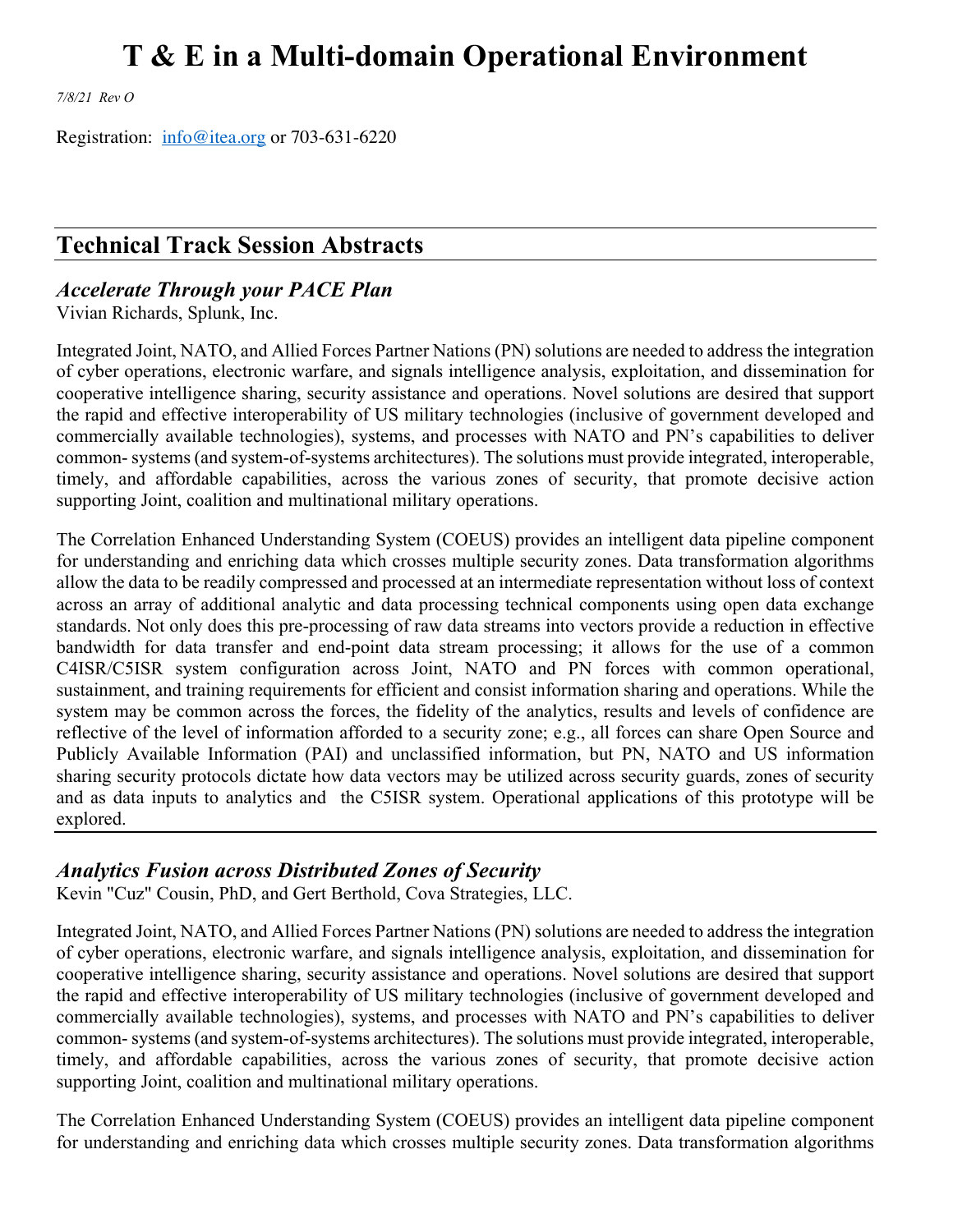*7/8/21 Rev O*

allow the data to be readily compressed and processed at an intermediate representation without loss of context across an array of additional analytic and data processing technical components using open data exchange standards. Not only does this pre-processing of raw data streams into vectors provide a reduction in effective bandwidth for data transfer and end-point data stream processing; it allows for the use of a common C4ISR/C5ISR system configuration across Joint, NATO and PN forces with common operational, sustainment, and training requirements for efficient and consist information sharing and operations. While the system may be common across the forces, the fidelity of the analytics, results and levels of confidence are reflective of the level of information afforded to a security zone; e.g., all forces can share Open Source and Publicly Available Information (PAI) and unclassified information, but PN, NATO and US information sharing security protocols dictate how data vectors may be utilized across security guards, zones of security and as data inputs to analytics and the C5ISR system. Operational applications of this prototype will be explored.

### *Applying Composable Inline Analytics for Intelligence Fusion*

Gert Berthold & Kevin "Cuz" Cousin, PhD, Cova Strategies, LLC.

To counter malign activities in complex, multiethnic, contested spaces. Information Operations (IO) teams must assess the information environment, draw conclusions, and present relevant assessments to supported elements to make sound decisions and take targeted actions faster than the adversary. The modern interconnected electronic world provides vast amounts of raw data that can provide the basis for IO assessments. Presently, getting access to the broadest spectrum of available data (PAI feeds or government owned) and sifting through that data to find, interpret, assess, and present usable information is a time consuming, labor intensive effort. Operators need an organic and rapid ability to find, curate, refine, analyze, and present information from select local, topical, or global strategic conversations to enable responsive and decisive actions.

IO requirements, across the corpus of available text and multimedia (audio, images, video), include rapidly delineating appropriate conversations along with the identification of different competing narratives within the larger conversation, the primary influencing agents for these respective narratives, as well as any artificial manipulation of the conversation through bots, trolls, astro-turfing campaigns, etc. While ingest and storage requirements vary by organization and mission intent, the common framework consists of the identification of potential sources; ingest from available sources; enrichment and data fusion; analytics processing for the generation of Situation Awareness, insights, and the analyzing of behaviors and situations that can lead to preempting threats, attacks, system failures; and the visualization of the results for decision support, within a set of tools and user interface(s).

Concept Maniac (Media Analytics for Information Operations Activities) outlines an approach to fulfill the Publicly Available Information (PAI) Find, Identify/Interpret, Assess/ Understand and Present capability using intelligent ingest, advanced algorithms and machine learning, and a range of visualization tools to provide Information Operations and data-driven intelligence. This prototype uses composed inline analytic pipelines to continuously identify, ingest and transform relevant sources into a common operating picture of SA and higher levels of situational understanding of the potential inquiry space, including potentially deep insight on conversations, entities, groups, relationships, patterns of life, behavioral characterizations and anomaly detection & alerting on conditions, behaviors and potential precursors not otherwise seen. This body of continuously updated information is accessed, extracted, and made available to all echelons through a tailorable, gaming influenced User Interface (UI) for data inquiry and decision support. Maintaining analytics pipelines independent of UI generated inquires/analyses speeds responsiveness, and thoroughness while also enabling automated notification of changes posted to the original analyst's inquiry for more complete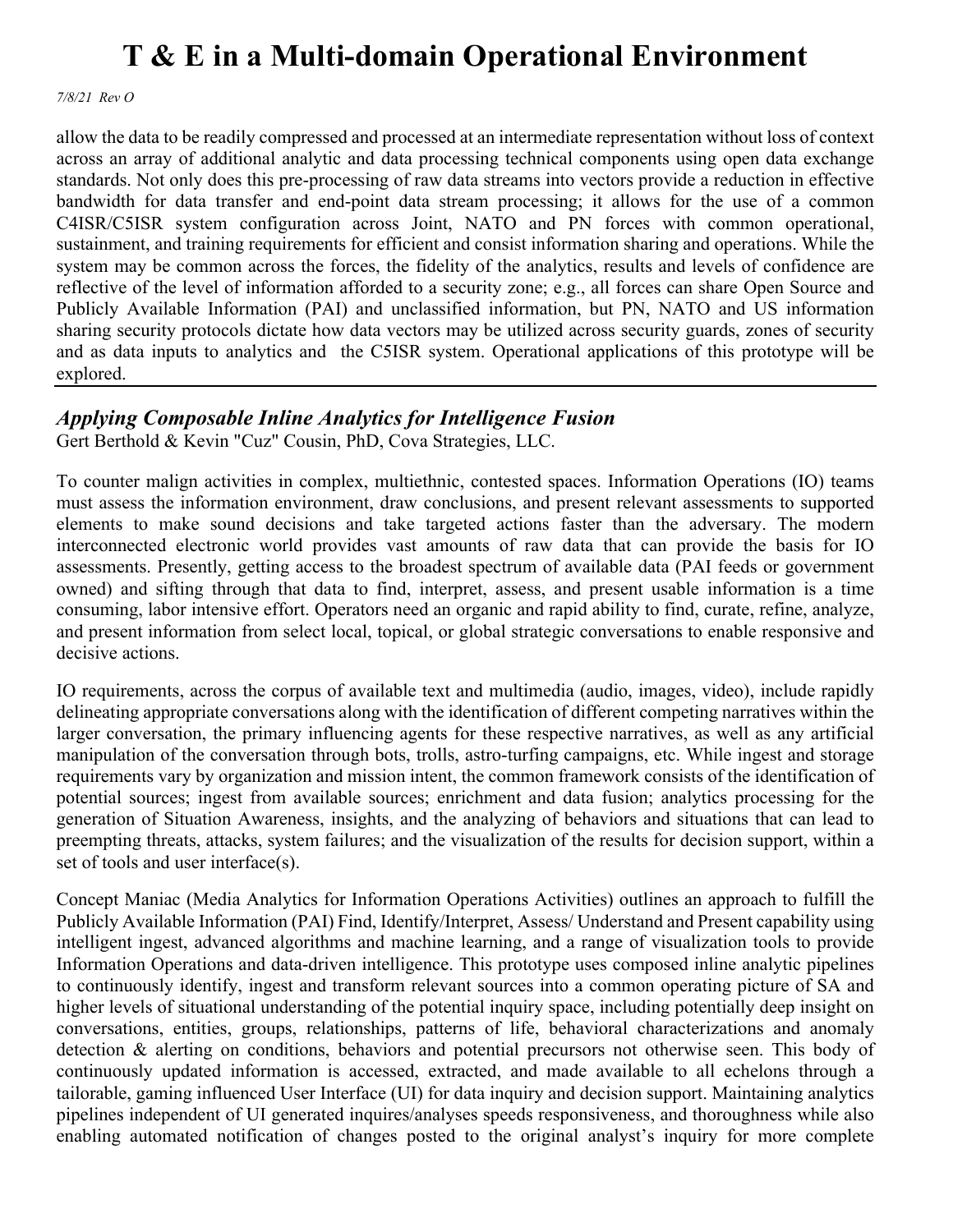*7/8/21 Rev O*

assessment and decision making.

#### *Automation of Legacy Test Systems*

Dennis Shen & Dontel Newton, Georgia Tech Research Institute

While an automated testing environment can provide consistent, reliable, and efficient testing capabilities, adapting legacy test environments to include automation presents unique challenges to overcome.

One challenge is maintaining user confidence in the provided test environment. With legacy systems, users have high familiarity and confidence in the system as is. Any changes that are made must be implemented in a way that the user has the same confidence in the new automated test environment that they had with the original legacy test environment. These automated systems also, require the proper training to yield valid results. If the end-user decides the automated test environment is too difficult to learn, they may be reluctant to adopt it deciding instead to continue to rely on the manual methods.

Another challenge is designing an automated test environment around the legacy system. Many of these legacy systems were not initially designed with automation in mind. A complete redesign is typically cost prohibitive, and as often is the case with hardware-in-the-loop testing, a non-starter due to the investment that has already been made in building the legacy test environment. Another aspect of this challenge is how to approach tasks that require user input, e.g. pushing a button or turning a knob. The automated test solution must be able to address this part of the challenge. This directly ties into the user confidence as any large scale changes will also affect the overall user confidence in the automated test system.

All of these challenges can be addressed so that the automated system inspires the same confidence and meets the end user needs. As much as possible, existing components should be reused or adapted. Users are already familiar with these components and have confidence that generated results are valid. To aid in this effort, a decision must be made to build automation into these components, or to use another library to drive the automation capabilities. As long as the same user interfaces and components are maintained, users will have the same confidence they had with the legacy test environment. Automated testing has many benefits to the end user but care must be taken so that the user is still comfortable and confident in using a testing environment that has been automated.

#### *C4ISR and Software Intensive Systems T&E Challenges*

Kenneth Sanchez, Kathy Smith, & Kent Pickett, NAVAIR

As stated in the National Defense Strategy: Investments in Command, Control, Communications, Computers and Intelligence, Surveillance, and Reconnaissance (C4ISR) will prioritize developing resilient, survivable, federated networks and information ecosystems from the tactical level up to strategic planning. Investments will also prioritize capabilities to gain and exploit information, deny competitors those same advantages, and enable us to provide attribution while defending against and holding accountable state or non-state actors during cyberattacks. Information is now considered by many as a domain right next to cyber, space, land, sea, and air. C4T TTA will invest in new T&E technologies with the application of autonomy, artificial intelligence, and machine learning, including rapid application of commercial breakthroughs, to revolutionize the way we test and evaluate warfighter acquisition systems.

Communications capabilities of warfighting systems are becoming more agile and complex with new requirements and initiatives, such as: military tactical application of Software Defined Radios (SDR), the Air-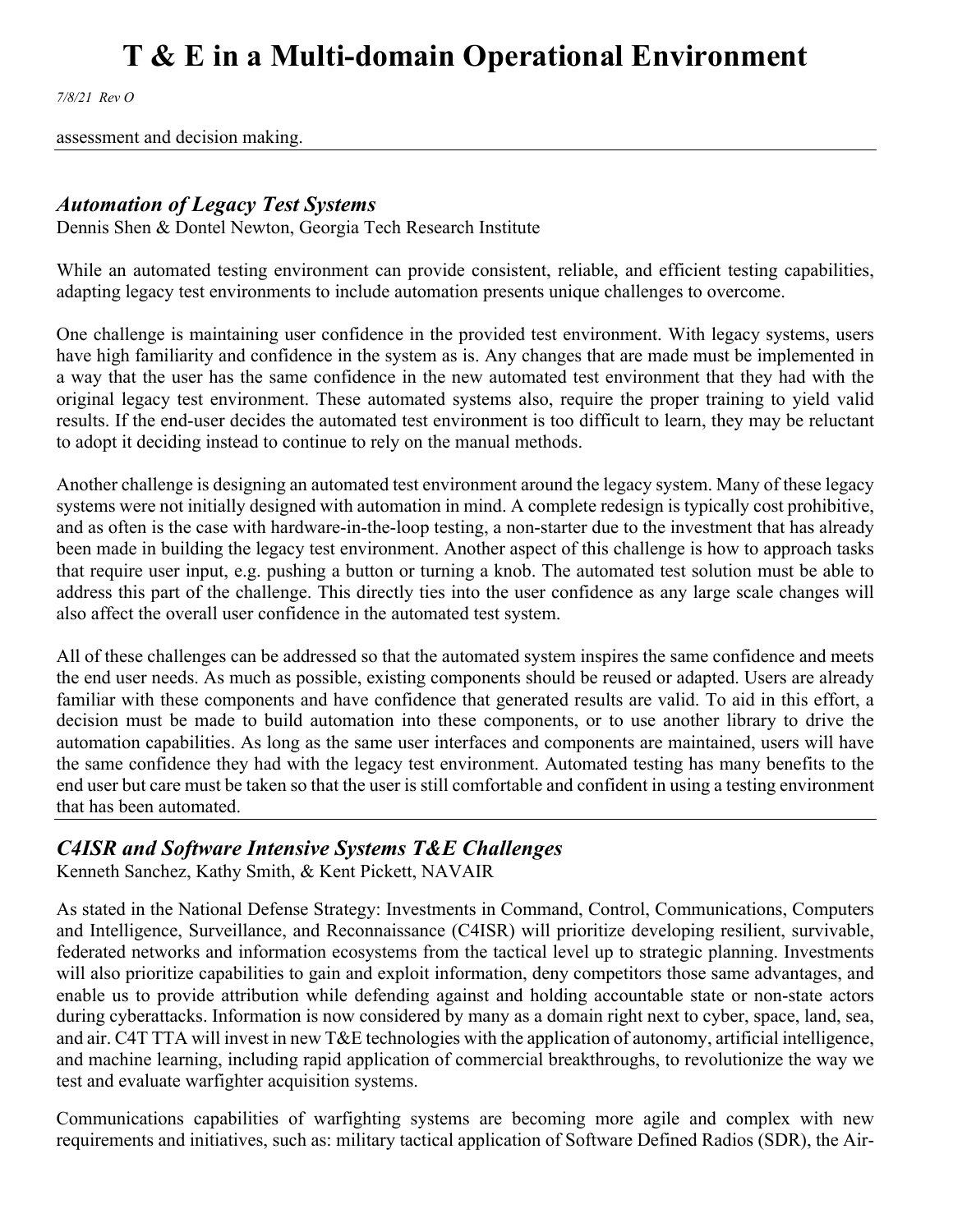*7/8/21 Rev O*

Sea Battle concept in a sophisticated Anti-Access/Area Denial (A2/AD) environment, future Joint Aerial Layer Networks, and the Moving Target Defenses (e.g. polymorphic networks).

Warfighting systems (e.g. Distributed Common Ground System) are employing (utilizing or generating) datato-decision and big data capabilities within a cloud environment. This presents new challenges for T&E to assess these platforms. For C4I systems, the trend is accelerating in the three "V" dimensions of big data:

- Velocity increases requirements for Test Data-to-Decisions to operate in real-time processing.
- Variety increases requirements to process many types of structured (Variable Message Format), semi structured (Link 16), and unstructured (voice, chat, video) data.
- Volume increases requirements to process larger and larger amounts of data (e.g. petabytes).

As you accelerate down these V dimensions, the warfighter systems are incorporating complex underlying new IT infrastructure that must be tested. These advanced IT infrastructures include cloud technologies that can have massive parallel file systems, distributed SQL and NoSQL databases, basic and advanced analytics and custom applications, and virtualization technologies.

New C4I systems must be tested in the volume designed to handle in wartime operations. Adaptable technologies are required to utilize a synthetic battlespace environment to augment the open-air range with vast simulated areas, frequency ranges, and transmitter entities for T&E in Contested/Dense communications environments. This would provide opportunities to test C4I systems under realistic controlled conditions: what-if scenarios, test pre-runs, and link analysis test planning to maximize the value of field testing and expand its scope. C4T has identified three key technology domains: Live and Simulated, Big Data Analytics, and Automated Software Testing.

Live and Simulated methods are required to replicate the more complex and distributed systems environments of today and tomorrows warfighting systems. Live and simulated entities (modeling and simulation) provide for more thorough joint mission context platform T&E.

### *Continuous, Scaled and Agile Security Analysis of Web Application*

Steve Seiden, Acquired Data Solutions

HTTP is the language of the web, powering traditional page servers, API back-ends and IOT/OT assets. The source code footprint of web applications is growing exponentially as HTTP endpoints proliferate in the cloud, the enterprise, and in manufacturing and critical infrastructure. There is explosive growth in the number of micro-controllers that drive IOT (and IIOT) devices and many of these devices are connected to the outside world via HTTP. While the web's footprint is growing by orders of magnitude, trends in agile software development are accelerating the rate of change of the underlying source code. This acceleration of software change is driven by DevOps and ever-shrinking release cycles. Continuous, automated testing of code quality for functional features is a maturing field due to the mass adoption of DevOps practices, but security testing is often absent or is performed using slow, manual methods. DevSecOps will rely on the ability to automate, distribute and orchestrate headless test processes that include security analysis. These processes will need to examine web endpoints for black box vulnerabilities and hidden attack surface (entry points) during repeated software build/test cycles. Assert Security will describe the design principles, architecture and operation of distributed security testing of web endpoints to achieve continuous monitoring that fits cleanly into the DevOps model of rapid development.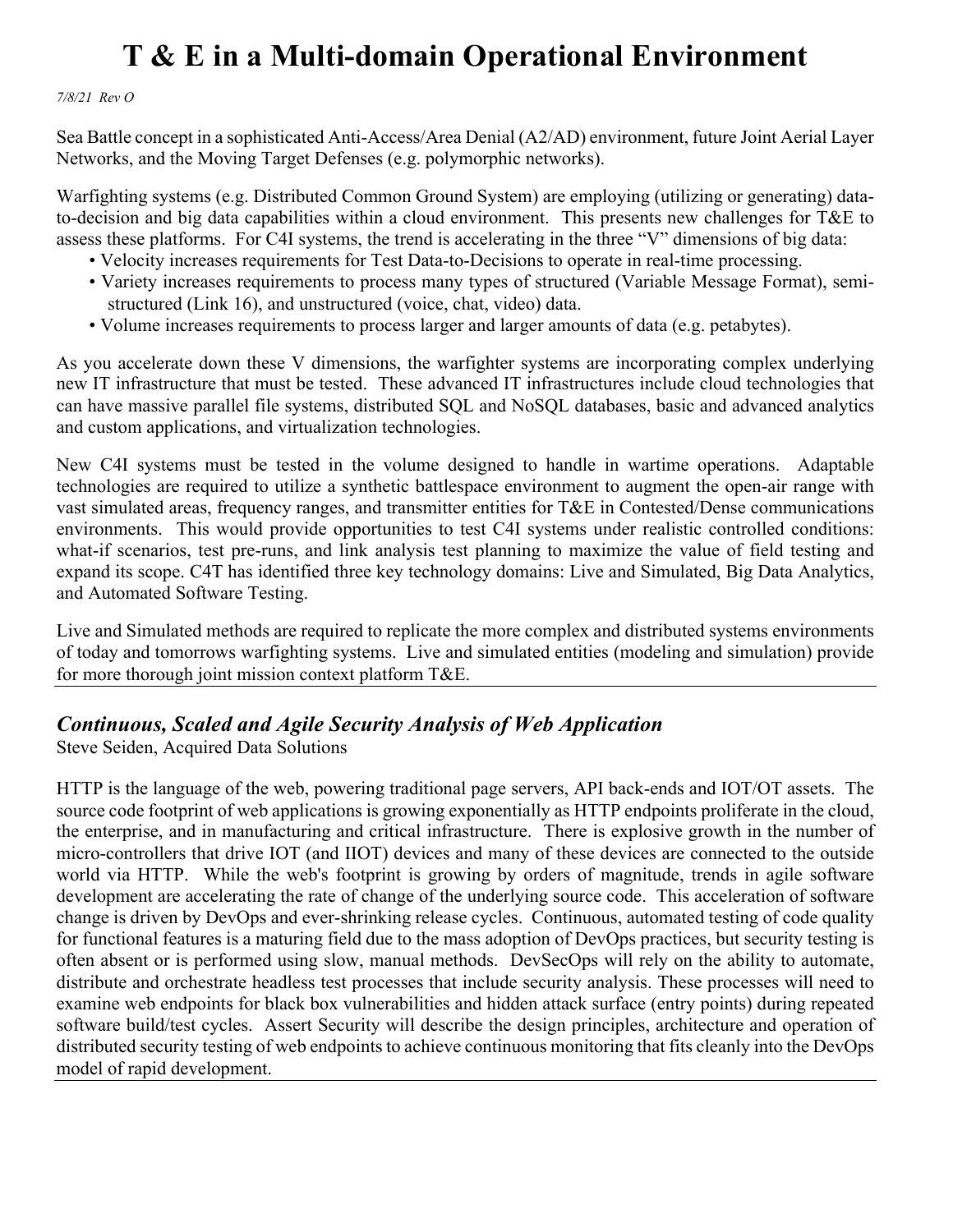*7/8/21 Rev O*

### *Copyrights*

Kevin Soules, Loza & Loza, LLP

Copyrights don't just protect the painting on your wall. Copyrighted software is a key component of any intellectual property portfolio. In this segment, we will discuss high level ownership issues associated with software development, particularly when the software is developed under government contract.

### *Coupled Sensor Array System (CSAS)*

Jose Mendez, Southwest Range Services (SRS)

WSMR will utilize this Coupled Sensor Array System as a way to provide wide-beam horizontal and vertical coverage. The CSAS will support testing scenarios requiring collecting telemetry data of up to 12 radio frequencies from multiple objects simultaneously. The CSAS will accomplish this by utilizing a combination of eight horn antennas, signal-to-noise-ratio (SNR) polling Sensor and three quad data receivers. All equipment has been be carefully selected through test and analysis to provide the required horizontal and vertical coverage and data process. The SNR polling sensor is the brains of the coupled sensor array solution responsible for processing all of the antenna RF inputs and selecting and routing the highest RF (SNR) value from each of the designated mission frequencies (a minimum of 12 frequencies) to the appropriate telemetry

receiver.

### *Critical Thinking in Continuous Process Improvement*

Mark Kiemele, PhD, Air Academy Associates

Critical thinking is an integral part of any methodology that drives continuous process improvement. Critical thinking can be defined as the deliberate and systematic processing of information so that we can solve problems, make better decisions, and in general, just understand things better. Employers value workers who know how to think critically, because they can be trusted to make decisions independently and will not need constant handholding. But critical thinking is hard. It requires us to apply diverse tools to diverse information. It takes a lot of energy, so we need to separate the automatic thinking from the critical thinking. This session will examine two different kinds of biases that affect our thought processes: cognitive biases and data biases. Examples of each will be provided. It will also provide 7 ways to help us think more critically.

### *Deep Learning for Verification of Electronic Warfare Techniques*

Caleb Story & Jerrik Waugh, Physical Science Laboratory, New Mexico State University

Testing and Evaluation (T&E) of air defense radar systems is imperative to maintain battlefield superiority. Part of the T&E process is testing the radar against validated electronic attack (EA) threat techniques. T&E EA threat developers are responsible for creating threat representative systems that are capable of exposing allied systems to EA threats that would be seen on the battlefield. The techniques and waveforms to be used are verified and validated by a validating authority prior to the threat system being utilized in the test to ensure the systems under test (SUT) are being evaluated accurately and correctly.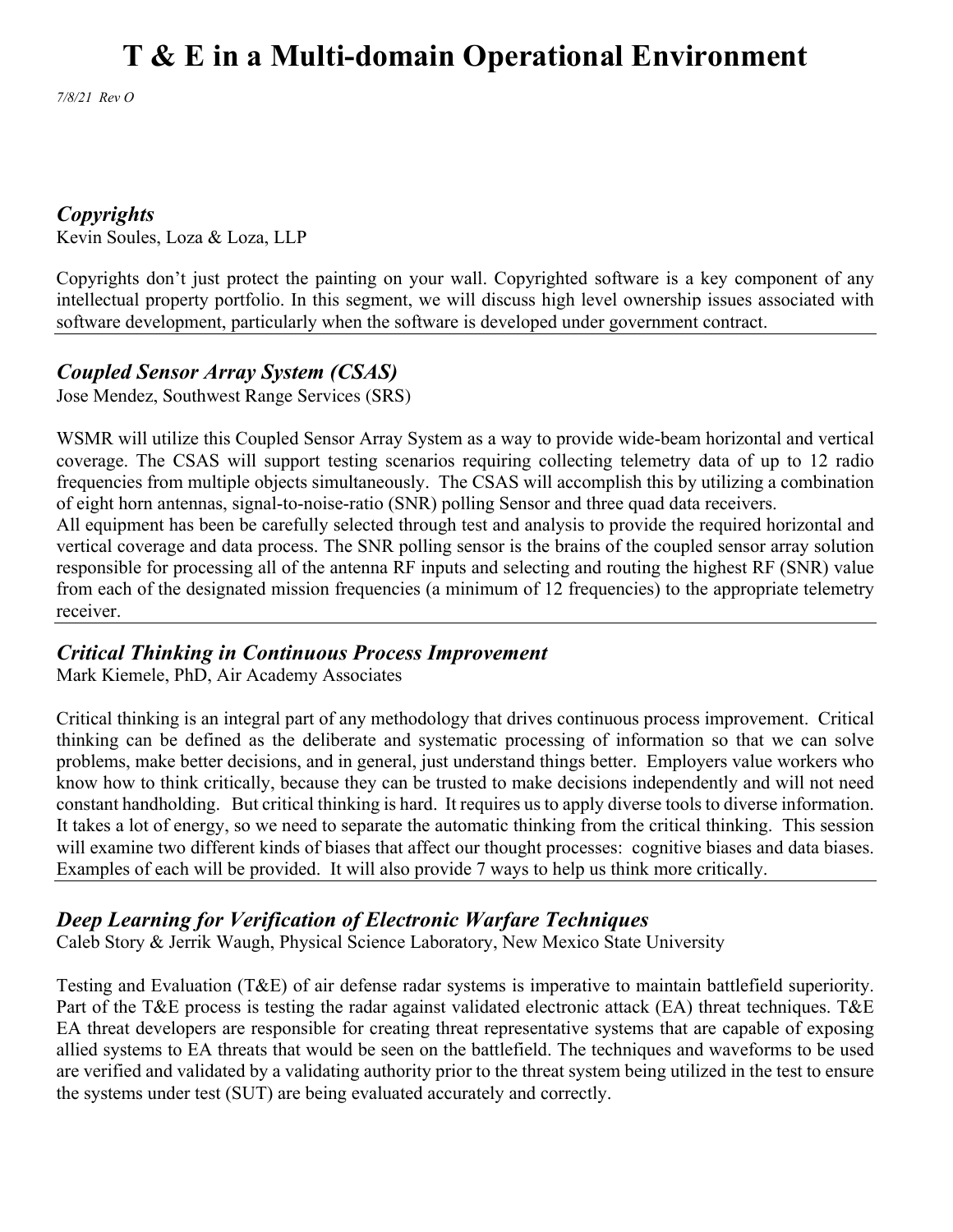*7/8/21 Rev O*

Once the systems are in flight, operation typically comes down to the pilot activating certain modes on the EA system at specific times or locations for repeatable expose of the SUT to the specific EA technique. The issues become, at this point, whether the EA system was working as it was supposed to or did something fail in flight. Employment of an EA technique verification system based on deep learning models can help to minimize the uncertainty of the proper operation of the EA system.

Employment of deep learning models in an EA system can be challenging due, in part, to the vast amounts of data needed to train the model(s). The probability of an EA system encountering a sensor using signals unknown to the model is high and can inhibit system efficacy. The approach we are undertaking to use the capabilities of deep learning models avoids a portion of this issue as we are using them to verify the output of EA system based on known modes of operation that are trained ahead of the test event.

As developers of the T&E EA threat system, the techniques to be employed in the test are known ahead of time and can be used to create and collect the data necessary to be used for model training and validation. Once the model is trained, it can then be employed in the high performance data collection system used specifically for EA verification to identify when and where the EA technique was enabled and for how long it was in use. The future of deep learning in the verification of EA techniques is rife with opportunity to improve testing methodology and improve allied system performance and survivability.

### *Design for Six Sigma*

Mark Kiemele, PhD, Air Academy Associates

Design for Six Sigma (DFSS) is the natural evolutionary next step beyond Lean Six Sigma. Once the design of a product is finalized and in the hands of the customer, the amount of improvement that can be achieved at reasonable cost is limited. Witness the tire fiasco with Ford, the key debacle with GM, or the air bag disaster with Takata. The purpose of DFSS is to move improvement into the earlier stages of a product's or process's life cycle when design changes are less costly. Have you ever heard of "shift left?" Well, DFSS has been doing that for well over two decades now. But DFSS will require higher-powered tools such as Monte Carlo Simulation and Robust Design. While LSS is good for products and processes that already exist, DFSS is better at designing new products or redesigning existing products or processes that need performance improvement. This tutorial will discuss the what and why of DFSS and provide a roadmap or methodology that is different than DMAIC for generating design improvement very early in the life cycle.

### *Development and Testing of Navy Torpedoes in a Full Fidelity Simulated Undersea Environment*

Carlos Godoy, Kenneth Sanchez, Kent Pickett, Kathy Smith, NAVAIR

The Technology Resource Management Center (TRMC) support for improving the Modeling and Simulation (M&S) capabilities for undersea systems has been significant for the development and improvement of the Environment Centric Weapons Analysis Facility (EC WAF) simulation and its use to support operational test for future weapon systems and countermeasures. The capability has been recognized by OPNAV N97, N96 and N94 as an advanced underwater sonar simulation in the Navy.

The ECWAF is a real time hardware in the loop torpedo simulation used throughout a torpedo lifecycle (from early development through operational testing (OT) and capability upgrades). This hardware in the loop, real time requirement imposes the most demanding M&S requirements. The resulting M&S technology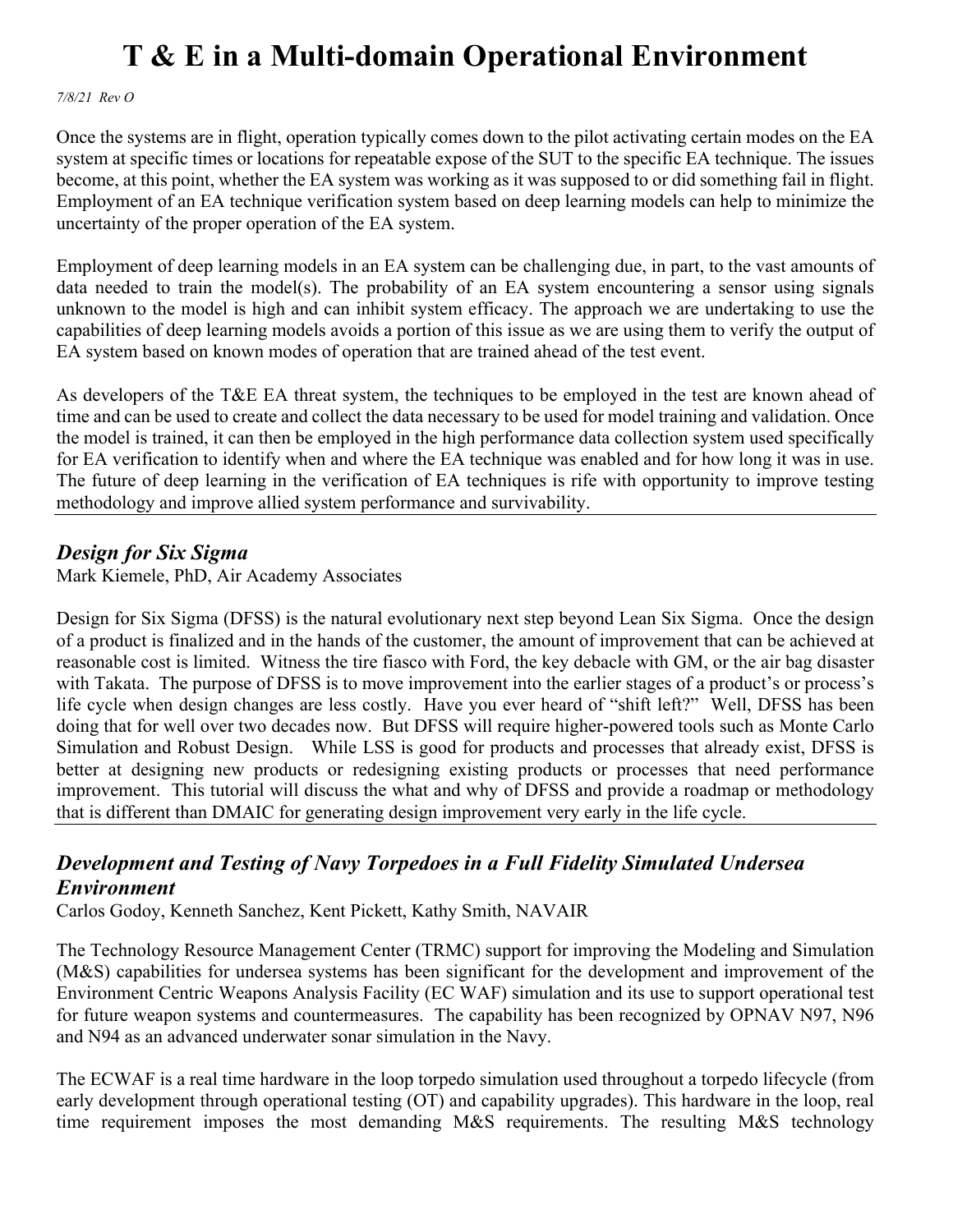*7/8/21 Rev O*

development and capabilities have not only provided the Navy with the most advanced sonar stimulation environment but also established the ECWAF as the resource for Test and Evaluation of many other Navy undersea programs.

This brief will summarize new and critical technology developments that the ECWAF brings to bear during both development and operational testing of the Navy's new torpedo systems. Major T&E capabilities to be showcased include:

- A. Development of WARP a range dependent propagation model that enabled the ECWAF to address range dependent bathymetry and bottom composition propagation conditions. With WARP, the ECWAF has a capability making it the Navy's only a simulation valid for operations in shallow and deep waters.
- B. Enhancements of the Navy's Comprehensive Acoustic Sonar Simulation to support the development and validation of the ECWAF and its enhancements have produced a simulation based on narrow band assumptions. This technology supports the development of fully broadband systems, like the new MK 48 MOD 8 weapon and their related signal processing. The technologies and capabilities have developed into a fully Broad Band Capability in the ECWAF.
- C. The Virtual Commander capability was developed to provide a target in a simulation with the ability to autonomously evade an attacking torpedo based only on exploiting the environmental acoustic conditions and the capabilities of the target submarine under attack. This Artificial Intelligence (AI) technology was funded under the FAST GRAB program and now is integrated in the ECWAF simulation and will be used to evaluate the actual potential performance of our torpedoes. This new capability addressed a fundamental shortfall in the M&S technology supporting operational testing.
- D. Development of the Navy's only ray based 3D acoustic propagation model; Qprime. This new capability demonstrated by integrating Qprime in the Comprehensive Acoustic System Simulation (CASS) represents a critical capability needed for any sonar operations in very shallow waters like new torpedoes and Unmanned Underwater vehicles (UUV's).

The real time simulation capabilities of the ECWAF are currently being used to both develop and test a wide range of underwater weapons. This presentation will summarize the key technologies that support this development.

### *Digital Beamforming Phased Arrays for Telemetry Tracking Applications*

Dorse DuBois, Mannatek; Anand Kelkar, CDSI; Juan Guadiana, Mannatek

Telemetry tracking systems face greater tracking challenges along with increasing performance requirements. Examples include: Smaller beamwidths (C-band), hypersonic vehicles, and simultaneous multiple vehicles in flight.

Smaller beamwidths present a difficult challenge to maintain pointing & tracking accuracies for parabolic reflector tracking systems; thus, increasing risk of data dropouts. Supporting multiple-vehicle scenarios with parabolic reflector tracking systems is cost prohibitive; requiring a 1:1 ratio for each vehicle in flight. Expensive legacy phased arrays are usually not an option due to their complexity, maintenance, and high acquisition cost.

#### Universal Beamforming Technology - Next Generation: Digital Beam Forming Arrays

The Digital Beam-forming Module (DBM) is a small, lightweight, multi-beam phased-array antenna 'tile'. It can function as a stand-alone antenna sensor, or in cooperation with other DBMs to form an exceptionally large antenna aperture for complete simultaneous coverage across an entire range.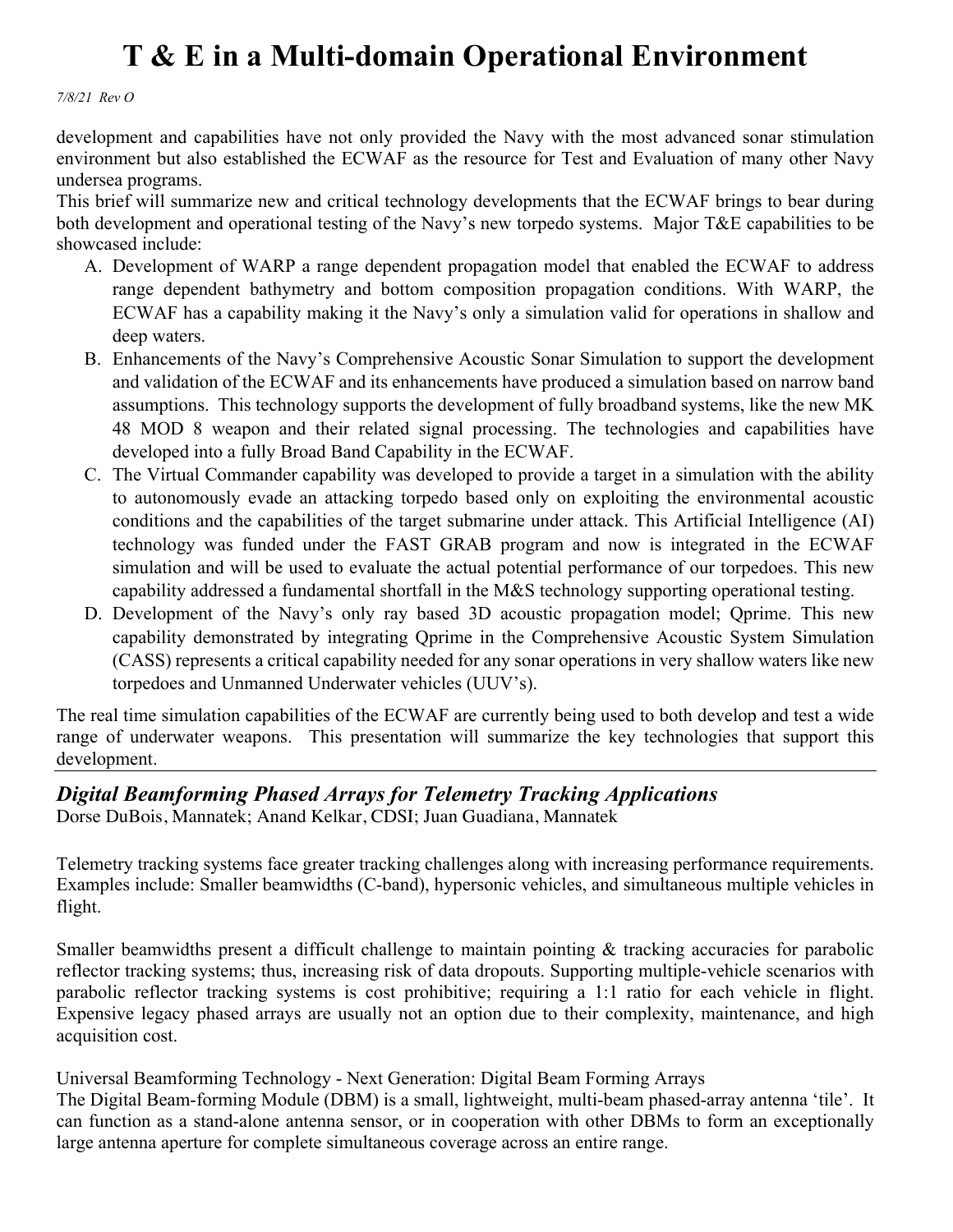*7/8/21 Rev O*

All DBMs within an array communicate through a mesh network and orient themselves as a single aperture capable of simultaneously tracking multiple dynamic objects at different angular positions. The latest DBF antenna technology has extended the RF coverage of the antenna from S-band to L/S/C telemetry bands simultaneously.

DBM technology can also be adapted to existing reflector tracking systems as an upgrade to the feed, providing limited off-axis electronic steering capability and thereby increasing tracking performance dramatically for dynamic targets.

### *Directed Energy Weapon Test & Evaluation in a Relevant Multi-Domain Operational Environment*

Nathaniel C. Charles, Francis Check & Stephen Lenart, TRAX International

Test and Evaluation (T&E) of Directed Energy Weapons (DEW), both High Energy Lasers (HEL) and High Power Microwaves (HPM), is critical to the successful transition DEWs to the US military forces for use in Multi-Domain Operational environments. Currently, the U.S. lacks a comprehensive test bed capability that supports the full spectrum of developmental and operational T&E of DEWs in a relevant operational environment at realistic distances and engagement geometries. Test capabilities at a variety of range distances must include telemetry, tracking, data acquisition, appropriate sensors, continuous command and control, and instrumentation that provide an appropriate level of security within a fiscally constrained environment. Due to the extremely high cost and long lead-times for near-term completion of MILCON projects that can realize a persistent DE testbed, solutions that can provide interim Limited Operational Capabilities (LOC) have gained support from White Sand Missile Range (WSMR), Army Test and Evaluation Command (ATEC) and garnered congressional plus-up in the FY21 National Defense Authorization Act. This approach supports DE capability enhancements for T&E requirements of emerging U.S. HEL and HPM systems. This presentation evaluates principals of the Multi-Domain Operational environment and explores the benefits, constraints, and limitations of DE capability enhancements at WSMR required for distributed testing. Included in the recommended solution will be LOC capability enhancements capable of addressing the complexity and variety of DE testing needs.

### *Dual-Purpose ISR Analytics Exploitation for Offensive/Defensive Multi-Domain Operations*

Gert Berthold & Kevin "Cuz" Cousin, PhD, Cova Strategies, LLC.

A Composable Embedded Software (CES) environment can be formed for the rapid insertion of new capabilities into existing platforms by employing a hive-like computing environment, flexible and adaptive sensor packages with swarm-based collection, SWaP-C (optimized Size, Weight, Power, and Cost) processing applied across multi-domain platforms, and inline analytics for real-time information fusion. Commands and forward operators can compose software processing chains for missions, then monitor and adapt them, on the fly, in response to changing or unexpected operational mission requirements, environmental states, situations and detected anomalies. CES allows for the leveraging of each platform's suited capabilities, simultaneously coordinated, and dynamically utilized through distributed sidecar technology and event-driven Artificial Intelligence (AI)/Machine Learning (ML) automation. Not only can CES concepts reduce the costs and time (to days and hours) of fielding of multi-domain sensor platforms and new capabilities, but it also provides a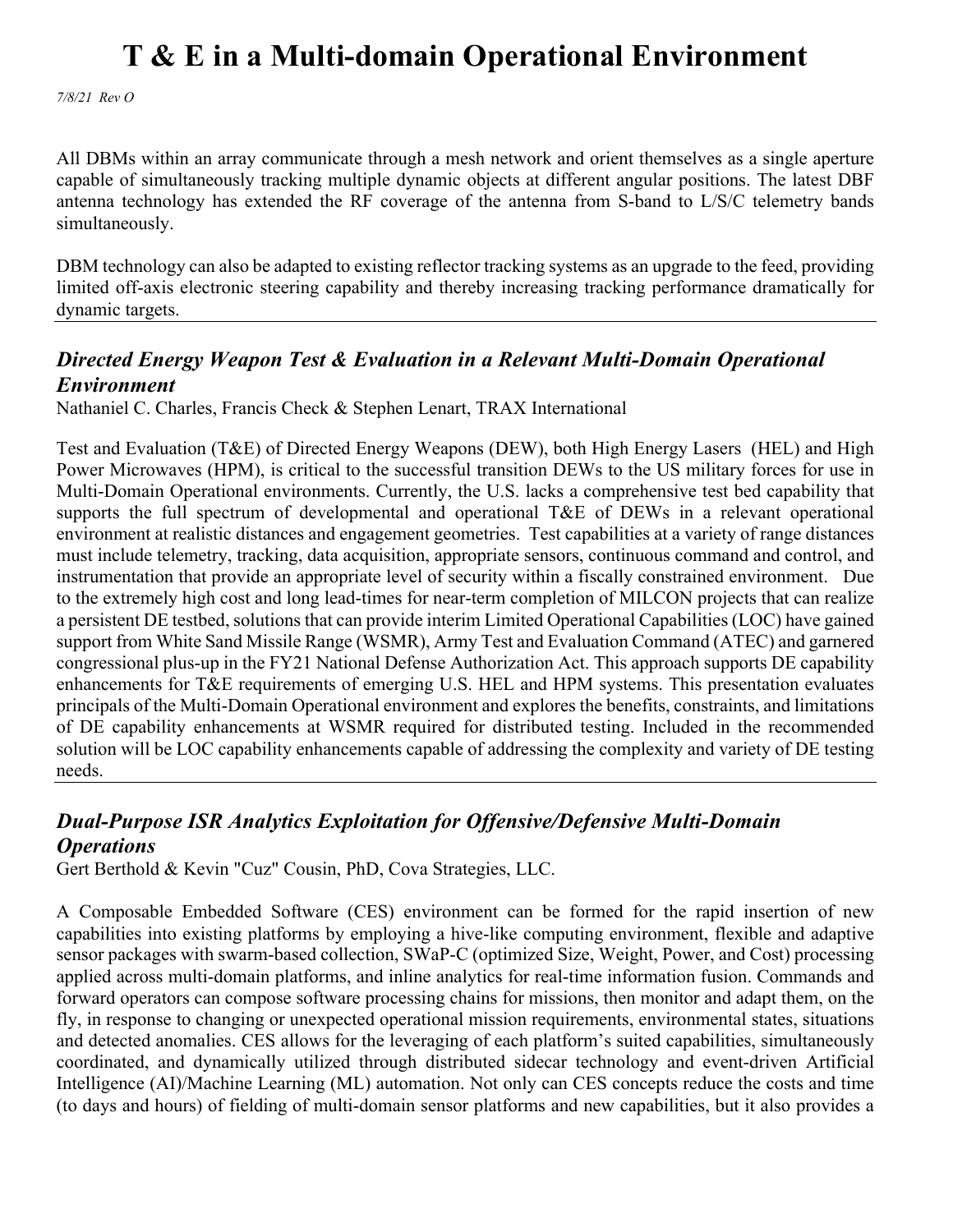*7/8/21 Rev O*

virtual, composable, integration and delivery framework of real-time services and analytics suitable to supporting distributed, adaptive sensor-to-shooter or data-to-decision solutions.

CES creates a new paradigm of mission composability, multi-modal, multi-platform sensor access and analytics fusion by embracing and enhancing the native capability of existing mobility platforms. Through swarm-like integration and the passage of data, processing, and state within, between and spanning respective mobility SWaP-C compute nodes. it is possible to increase the usability, capability, and performance of individual sensors into a composable integrated sensor architecture. This sensor architecture feeds a composable, event-driven analytics framework that fuses sensor, observation, and interim analytics results to generate continuous Situational Awareness (SA) and insights, entity & activity behavior characterization, threat, attack and system failure prediction, conditions and anomaly detection, and automated analytics-driven response recommendations for operators and commanders to visualize, assess and act upon. Response actions can range from human planning; the maneuvering/assigning/ reassigning of resources, equipment, weapon systems, forces and other assets through existing Command and Control (C2) systems; to human- and automated Observe, Orient, Decide and Act (OODA) loop courses of action (COAs) to enable preventative offensive measures and pre-emptively eliminate/neutralize identified threats, attacks and system failures. Using a digital twin concept, this can be applied operationally, in modeling and simulation, in training, and in the exploration of new offensive/defensive methods and approaches applied across observation zones.

To highlight CES capabilities, a dual-purpose demonstration mission of continuous foveated SA – across multiple observation zones - for blue and read team force protection has been developed. Manned and unmanned platforms (airframes, drones, terrestrial vehicles, and small units) provide continuous ISR sensor coverage of observation points, wherein drones, ground sensors and small units provide a picket line of continuous imaging, motion detection and signatures and analytics providing inline virtual data streams derived from all platforms, for the identification and classification of entities and behaviors and possible event and anomaly detection in the Area of Operation (AO). Composed sensor, observation, and analytics fusion generates real-time decluttered SA, entity/group and behavior tracking, sensor coverage gap notification, threat and attack prediction, conditions/anomaly identification & alerting; and the subsequent triggering of adaptive human-in-the-loop and automated responsive actions.

#### *Employing a CLONE to Enhance JADC2 Testing*

CAPT Jeff Hoyle (USN, Retired), Rajive Bagrodia, PhD, Jeff Weaver, PhD & Lloyd Wihl, Scalable Networks Technologies

This paper describes the incorporation of high fidelity, physics-based network digital twins into a JADC2 Comprehensive Live-Virtual-Constructive (LVC) Operational Network Environment (CLONE). The JADC2 CLONE will provide a fully representative live-virtual-constructive emulation of the communication network together with its operating environment and the application traffic carried by it. Such a CLONE can be used to enhance the planning and insights gained from wargames, operational analyses, and test and evaluation events in a low-cost and zero-risk environment. In order to do so effectively, the JADC2 CLONE must have sufficient fidelity to accurately reflect the network dynamics due to the interplay between the communication protocol and topology, application traffic, the physical environment, and cyber attacks, thus appropriately differentiating between cyber attacks that are a mere annoyance and those that have the potential to disrupt the mission timeline.

In this paper we analyze the critical needs for incorporating network digital twins into JADC2 simulations, prototyping, experimentation, test and evaluation while elaborating the key characteristics of a JADC2 CLONE: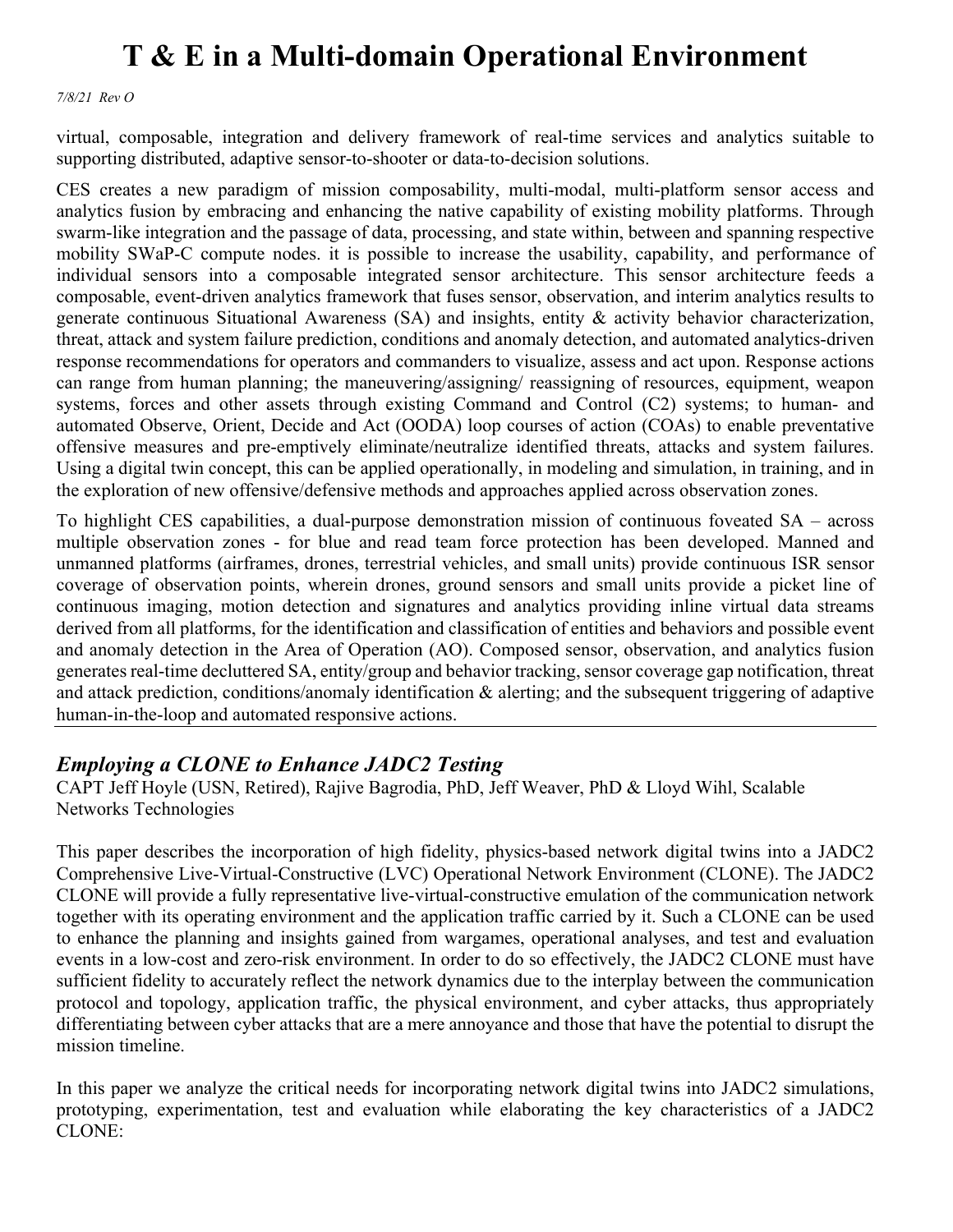*7/8/21 Rev O*

- Integration of cyber/electronic warfare and kinetic domains, without modification
- Integration with both IP and non-IP communications (e.g., 1553 bus)
- Access to wireless and tactical waveforms and their specific capabilities, limitations and vulnerabilities
- Extensible attack library against network, connected weapon and C2 subsystems
- Assessments of command and staff to modify and complete operations while under cyber attacks as well as for network defenders to detect and react to such threats

In addition to analyzing and elaborating on these characteristics, this paper will also provide a use-case of a JADC2 CLONE mission simulation using Navy Distributed Maritime Operations (DMO) and Marine Corps Expeditionary Advanced Base Operations (EABO) as illustrative examples.

### *Function Level ROP Gadget Survival Using Compiler-Based Software Diversification* David Reyes, UTEP

Modern cybersecurity mitigation techniques have made it harder for attackers to successfully execute malicious code from what is commonly known as a buffer-overflow attack. As a result, attackers have turned to Return Oriented Programming (ROP) to achieve arbitrary code execution. This attack method strings together snippets of codes that belong to the legitimate binary, ROP gadgets, to achieve malicious behavior. Because these ROP gadgets are normally located in static locations within a binary, attackers can easily re-use their exploit code across all systems running the binary. This is known as a write-once, use-everywhere exploit. To address this issue, software diversification, a technique that modifies the instructions in binaries, while maintaining their semantic behaviors, is used as a countermeasure. While previous work has shown general success, there is a lack of research that measures and is able to predict the impact and effectiveness of specific diversification techniques on specific types of binaries. In our work, we are studying the relationship between the number of functions in a compiled binary and the number of gadgets that survive even after diversification. We also look at how different diversification techniques affect the measure of survivability.

### *HPM Sensor on Instrumented sUAS Update*

Mark Henderson, BlueHalo

Aegis Technologies is developing a system that uses a shielded narrow-band receiver HPM sensor module which is integrated on a Group 1 and Group 2 small Unmanned Air System (sUAS) platform to measure radiated radio frequency (RF) energy in an open-air range environment. The sUAS has been hardened to survive RF attacks and has successfully flown through multiple HPM weapon system engagements. The TRL for this system is 5/6. The briefing will provide an update from early developmental efforts, actual field mapping during the MFIX 2020 exercise and calibration/survivability testing at the Survivability, Vulnerability Assessment Directorate (SVAD) located at the White Sands Missile Range (WSMR) in New Mexico, and developments in Command and Control (C2) technology.

## *Hot Fire Test in a Reaction Control Engine and Throttleable Engine*

Jazmin Arellano, UTEP

To perform a hot fire test in RCE, Reaction Control Engine, several conditions have to be met and a procedure has to be followed. The engine trailer and the server trailer, which controls the electric hardware and gives the data to the software used to control the test, have to be located at a spot designated especially to place the engine trailer in test day. At the correct positions, cable harnesses connecting the electronic hardware in the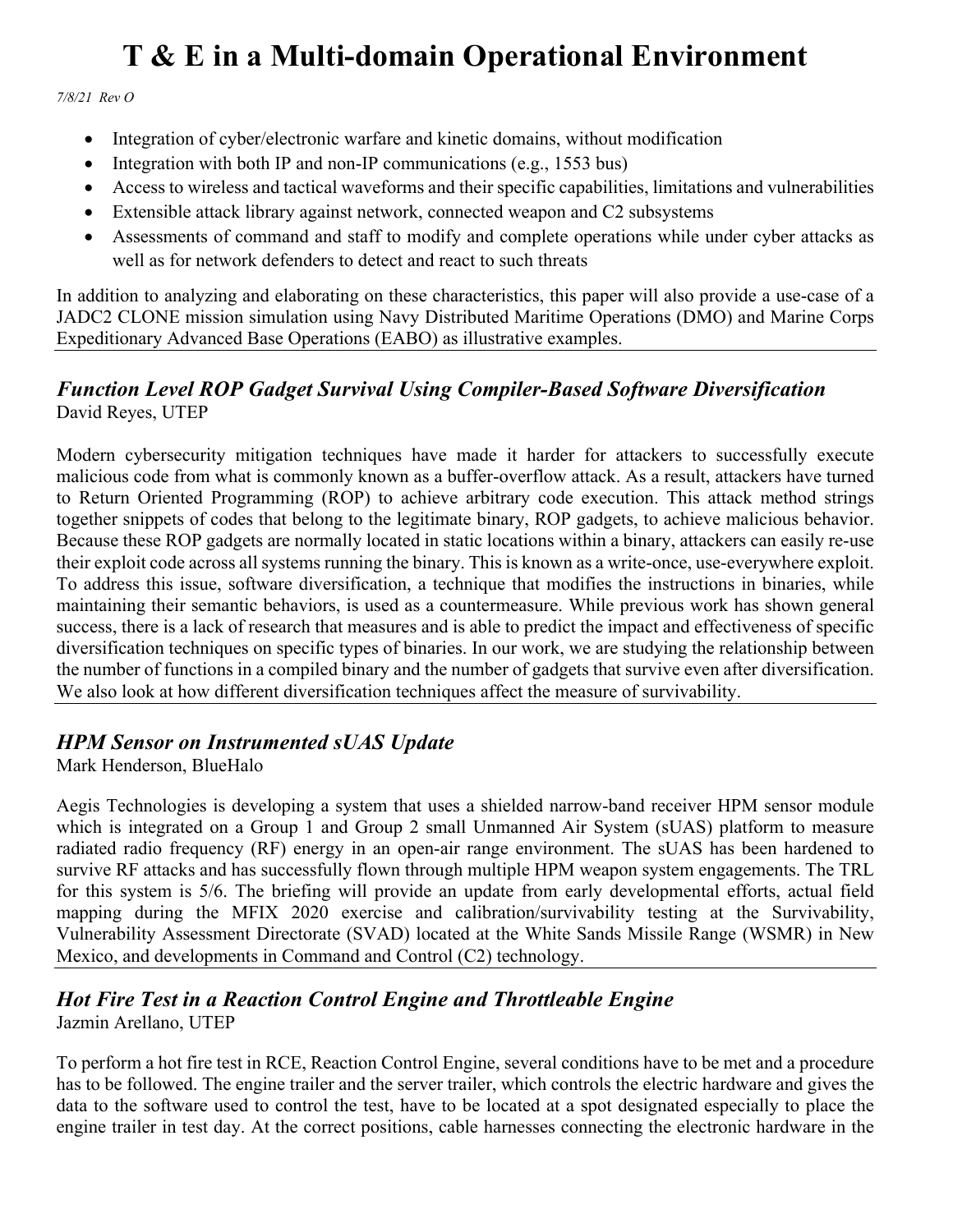*7/8/21 Rev O*

engine trailer to the server trailer have to be connected in the designated ports and electronic hardware connections. Once the engine trailer is connected to the server trailer communication between the computer with the software controlling electronic hardware in the engine trailer and electronic hardware in the engine has to be ensured. Once the instrumentation is connected and running according to the code and procedure, the propellants have to be connected and pressurized to the pressure needed to deliver the propellant to the engine. For the case of methane, methane is acquired in the gas state, liquefaction of it has to take part along with the pressurization process of oxygen, which is acquired in the liquid state. Condensation of methane is achieved inside a tank in which liquid nitrogen is running through a coil inside the tank. The liquid nitrogen at very low temperatures take the heat from gaseous methane, making the condensation possible. This process takes couple hours, other activities such as connecting oxygen delivery lines and pressurization of liquid oxygen contained can be done in parallel. Once the amount of methane needed is condensed and the oxygen container is pressurized the engine is ready to be fired. The 500 lbf engine is similar to set up as RCE. The engine has to be taken out to the designated location in the testing facility. For this engine there is a propellant tank trailer that stores the oxygen, methane and pressurizing nitrogen tanks. Connection between the electronic hardware in the propellant trailer and in the engine trailer and the software in the control computer has to be ensured. Once the proper connection is achieved and the instrumentation responds to the controls the tanks are ready to be pressurized, connected and to be delivered to the engine to complete the hot fire test. The electronic hardware is controlled through a server trailer, in which there are two servers serving different purposes. One server receives all the data, in voltage, and converts it to digital data that can be converted and displayed in the form of temperature and pressure readings in the control computer by the software, which for this case is LabVIEW in which a code was written and adapted to display the pressure and temperature readings and control electronic valves. The second server receives the signal from the software in the control computer and sends it to the electronic hardware making it possible to give controls to electronic valves.

### *Infrastructure as Code*

Will Lester, Nextech Solutions

Infrastructure as code (IaC) is a programmatic approach to maintaining the configuration of infrastructure. Hardware modularity is essential to the required mobility of near peer conflicts, and IaC is, in our view, the only sustainable way to manage the configuration of increasingly complex hardware at the edge. Our overview will give attendees a basic understanding of IaC concepts and software solutions coming from the commercial sector, and some success stories of where it has been deployed in the government sector. We will discuss the implications of IaC and automation on personnel utilization, security, and agility to the fighting force.

### *Lean Six Sigma*

Mark Kiemele, PhD, Air Academy Associates

Lean Six Sigma (LSS) means different things to different folks, but in its most general definition, it is a framework for continuous process (or product) improvement (CPI). This tutorial will provide a little history as well as delve into the what and why of LSS and explain why the synergy of Lean and Six Sigma is greater than the sum of its parts alone. It will also explore the basic problem-solving methodology that is used within LSS to deliver improvement. This is called the Define, Measure, Analyze, Improve, and Control (DMAIC) methodology or roadmap. It provides a simple building block approach to solving problems and improving processes. We will identify some of the most useful tools that are used within the DMAIC approach to problem solving and compare DMAIC to other CPI approaches such as PDCA (Plan, Do, Check, Act). We will also discuss why LSS is a boon for some organizations, yet a bane for others. No matter what your current perspective of LSS is, this session should provide additional insight.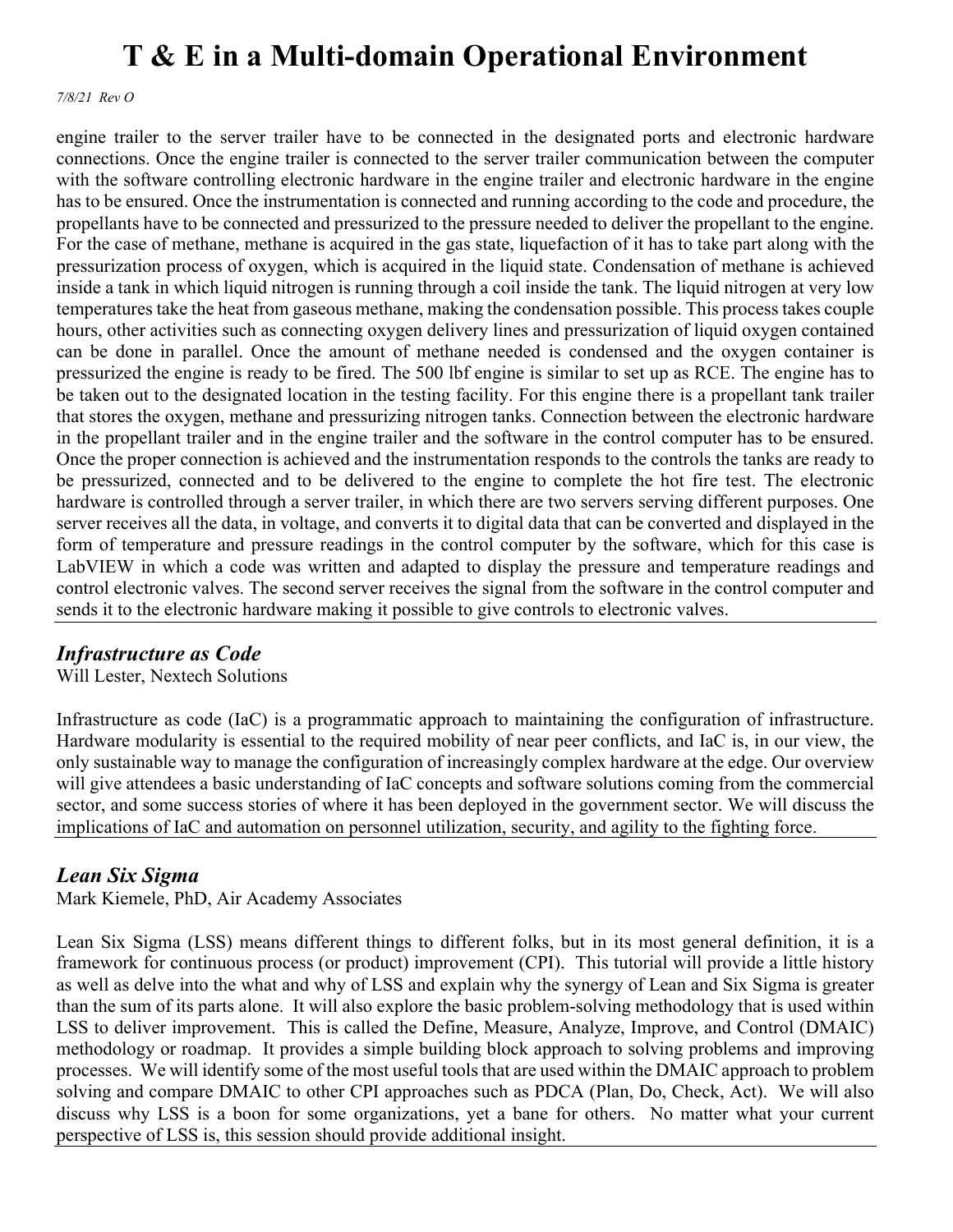*7/8/21 Rev O*

### *Leveraging the CIPP Model to Achieve CPI in T&E and other DoD Applications*

Joe Stufflebeam, PhD, TRAX International

The CIPP evaluation model is firmly entrenched as a valuable tool for measuring organizational and project performance within certain sectors of the Government and various educational organizations. An extension of the model to meet organizational CPI, specifically within the T&E community, is presented. The model is harmonious with other quality driven approaches, such as LSS, Agile, ISO 9001, etc. and is rooted in sound feedforward/feedback control and systems theory. The model is directly applied with a DMAIC driven approach and is malleable to meet various types of organizational needs and is tailorable to the TRL of the work being performed. Specifically, an example is shown that correlates directly with a generalized MRTFB "mission execution process" and demonstrates how the current UDS process can be updated and extended to achieve more comprehensive results. The model is very generalized and directly applicable to other processes such as the ISR driven TCPED and PCPAD processes, LVC distributed testing exercises, and S&T and CTEIP type T&E development processes.

## *Monetization Strategies for Federally Funded Innovations*

Kevin Soules, Loza & Loza, LLP

The Bayh-Dole Act creates a unique monetization strategy for privately developed innovation funded with government contracts. In this segment we will discuss strategies for monetizing encumbered intellectual property.

### *New Methods/Products for Comprehensive Analysis of T&E Events; Big Data Analysis for T&E*

Kenneth Sanchez, Kathy Smith, Kent Pickett, & William Wolfe, NAVAIR

Analysts are often challenged to detect, track, and explain anomalous behavior that has occurred during a test event, as evidenced in the data collected. With the advent of more sophisticated range and onboard data collection systems, the amount of data available for analysis in typical test and evaluation exercises has reached, in many cases unmanageable proportions. Often, much of the test data is not analyzed, with analysts focusing only on that limited portion of the data supporting specific test objectives. T&E Needs exist for new artificial intelligence (AI) and machine Learning (ML) Big Data Analytic technologies to assess the vast amounts of T&E datasets from a given System Under Test. We will discuss three new AI/ML techniques being developed to revolutionize the way we evaluate data for T&E.

- 1) Development of advanced methods for multi-variant time series analysis. Large structured datasets of time series sensor systems are produced by many new military platforms. One of the Air Force's new air frames produce over 50K sensor reports for every second of flight time. The ability to look at these massive datasets, identifying trends in well behaved data and focusing on data outside these norms is needed. AI/ML Big Data analysis techniques have been used in the commercial sector looking at financial market data for many years. However, the conversion of these techniques to DOD applications is new and will be explored in this section. Specifically, new T&E technologies will be developed to automatically identify abnormalities, perform causality analytics, prediction of equipment function and failure, and pattern recognition in datasets 1 terabyte or larger.
- 2) Development of advanced techniques for audio, video, and imagery. Large unstructured audio, video,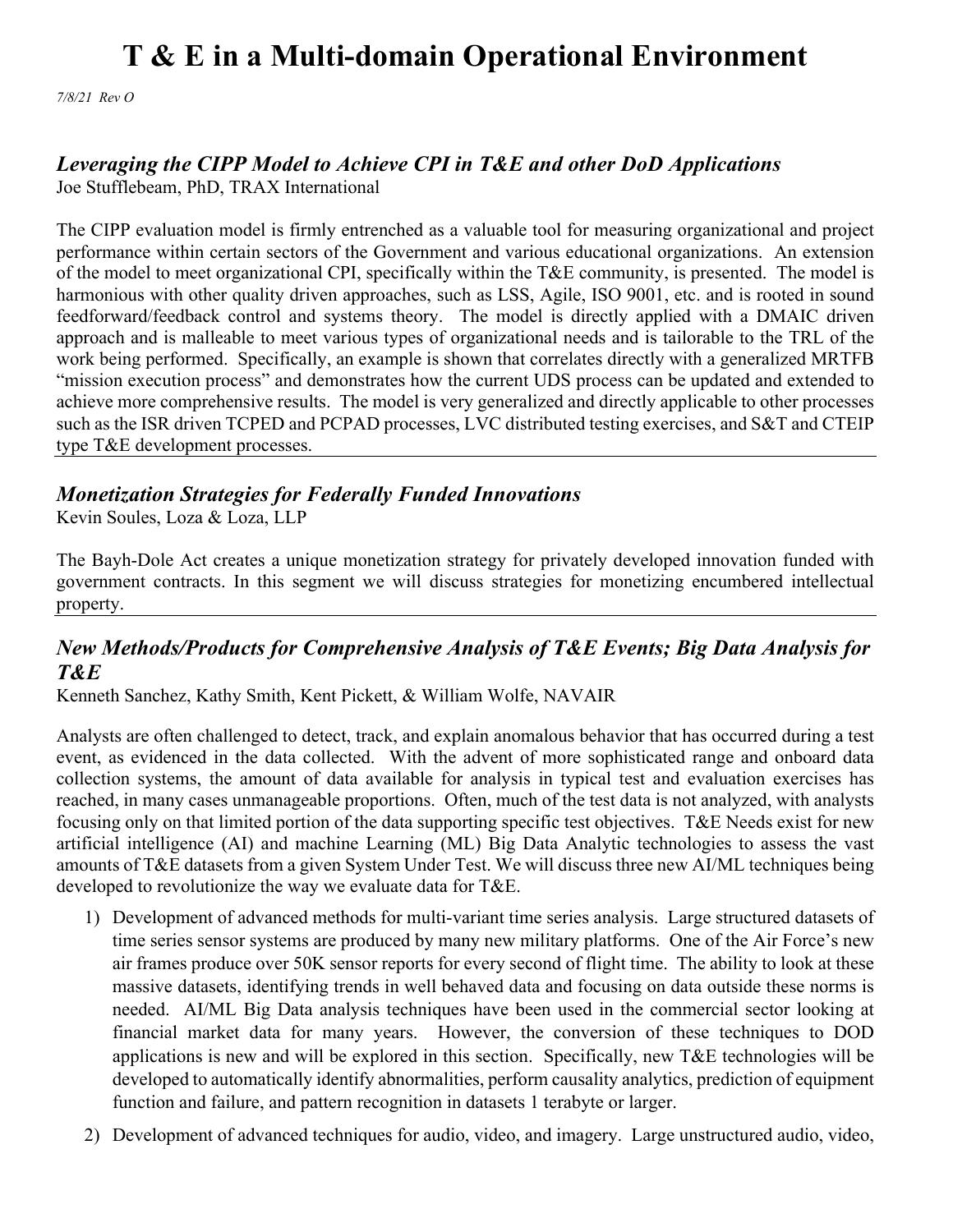*7/8/21 Rev O*

and imagery datasets are often collected at the ranges during T&E of new military platforms. Unfortunately, these data streams, while time stamped, are often difficult to correlate because of the different "views" of the recording systems. Further because of "data noise" resulting from the collection procedures, the data collected is often not clearly defined. New T&E technologies will be developed utilizing AI/ML techniques to help with the clarity, efficacy, and correlation of unstructured data types resulting in reportable analytics.

3) Development of advanced visualization techniques for big data sets. When dealing with large datasets (1 terabyte or larger) displays of common statistical measures often mask critical interactions and anomalies. These data anomalies while hidden by, means, variances and outlier analysis often point to critical conditions leading to system failures. New T&E technologies are needed to allow T&E Analysts to not only display standard performance metrics, but also to pinpoint anomalies in the dataset as a whole and will focus on AI/ML visualization techniques to help focus on "out of bounds" data interactions.

In summary, advanced technologies are needed to facilitate the timely and accurate extraction of actionable knowledge from massive amounts of structured and unstructured data generated during modern test events for C4I and SW Intensive Systems Test.

#### *Patents*

Kevin Soules, Loza & Loza, LLP

Patents are the mechanism by which our Constitution incentivizes technology development and innovation. The basic quid pro quo underlying the patent system is more complex when the government is funding that innovation. In this segment we will discuss the purpose and basic principles of patent law.

### *Real-time Analytics Fusion for Continuous LRPF Offensive/Defensive Threat Assessment and Response*

Gert Berthold & Kevin "Cuz" Cousin, PhD Cova Strategies, LLC.

The development and integration of software capabilities for Long Range Precision Fires (LRPF) to integrate, assess, and derive pertinent information from an overwhelming stream of battlespace information provides a set of tools and methods for analyzing behaviors and conditions that can lead to preempting threats, attacks, system failures as well as strategically planning preventative offensive measures. Such capabilities would help develop plans and strategies for heading off potential attacks or incidents, as well as methods for pre-emptively eliminating/neutralizing them, mitigating their effects or maneuvering/assigning/re-assigning resources, equipment, weapon systems, forces, and other resources. These capabilities would provide insights into current operations (CUOPS) and/or future operations (FUOPS) that benefit the use of LRPF for tactical mission command and would integrate within the existing Command Post Computing Environment (CPCE) architecture to deliver advanced information sharing, situational awareness (SA), Command and Control (C2), and real-time collaboration technologies for expedient decision making and superior operational execution on the battlefield.

A LRPF Threat Assessment and Response prototype that addresses data and decision dominance is outlined. Key features include: Modular, Open Systems Architecture; Proven, scalable, multi-domain data and sensor data ingest; Composable inline Artificial Intelligence (AI)/Machine Learning (ML) analytics for SA, patterns of life generation, behavior prediction and anomaly detection; Multi-platform, distributed processing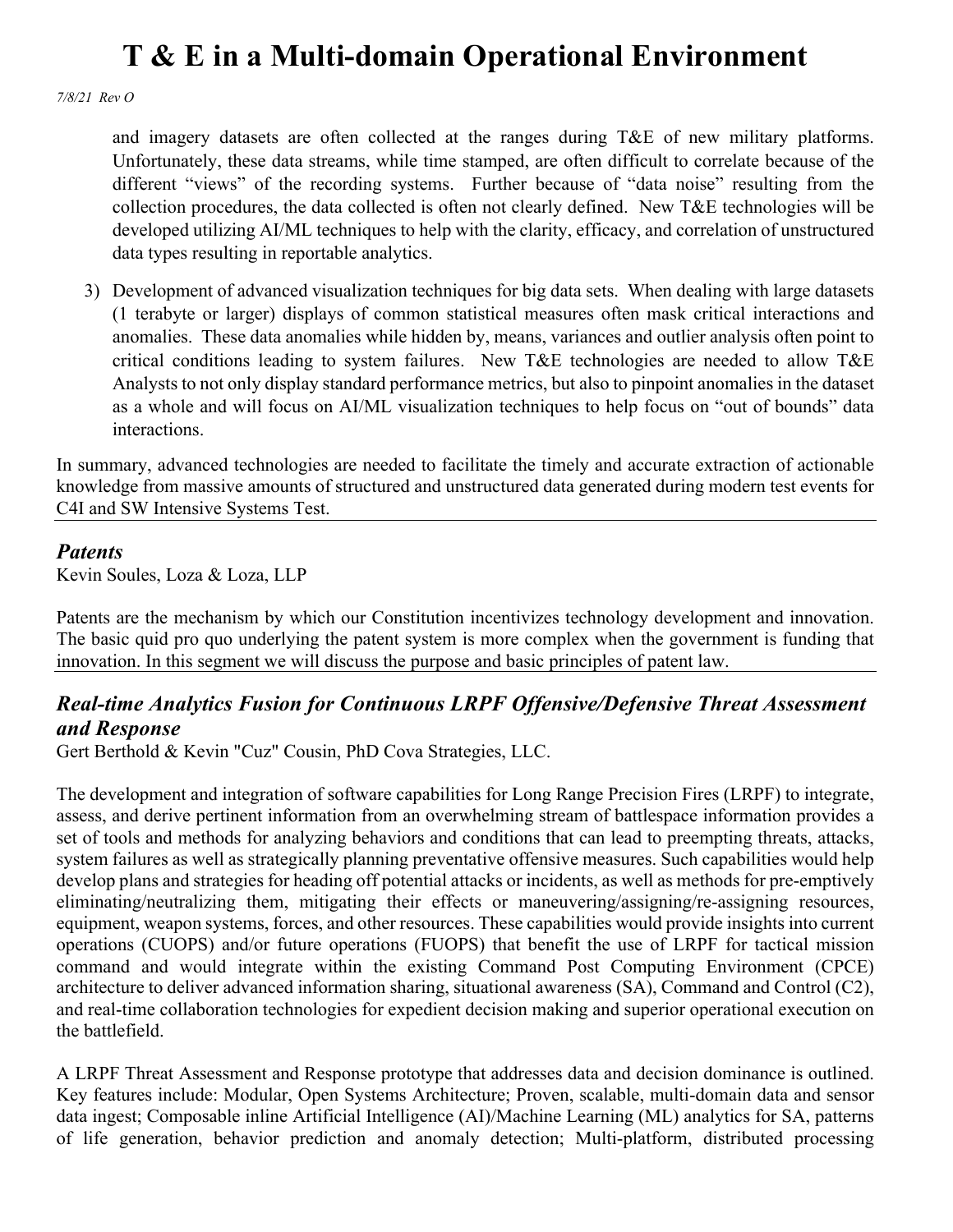*7/8/21 Rev O*

environment; and an Agile development approach compliant with the DoD Enterprise DevSecOps Initiative (DSOP) / PlatformOne. The prototype solution integrates high-Technology Readiness Level components (TRL8 and above) that execute composable, event-driven missions of ingest, fusion and inline sensor analytics for data and decision superiority. Compositions define software automation to collect and aggregate real-time sensor feeds and mission data - across the multitude of multi-modal structured, semi- and unstructured data sources, then organize, fuse, structure and automatically normalize streams of information to feed inline analytics that generate a Common Operating Picture (COP) for SA, behavior characterization, prediction and event/conditions detection and response. Sensor, observation, and intermediate analytic results are piped realtime into analytics for the continuous assessment and derivation of pertinent information, generation of insights, real-time flagging of alerts on conditions and anomalies, and prediction of threats, attacks, and system failures with confidence levels. Directly feeding Command Post Compute Environment (CPCE) systems, these results are visualized, assessed, and acted upon. Actions can range from human planning, maneuvering/assigning/ reassigning of resources, equipment, weapon systems, forces and other assets through existing Command and Control (C2) systems, to human-in-the-loop automated Observe, Orient, Decide and Act (OODA) loop courses of action (COAs) to enable preventative offensive measures and pre-emptively eliminate/neutralize identified threats, attacks and system failures - operationally, in modeling and simulation, training and in the exploration of new offensive/defensive methods and approaches applied across observation zones.

### *Remote Classified Operations*

Grant Senn, Southwest Range Services (SRS)

Classified mission support at the White Sands Missile Range utilizing remote sensors and platforms currently requires personnel to be on-site or, if the systems are controlled remotely, personnel must travel to and from the sites both before and after the mission to manually install/retrieve classified media, power on/off systems and patch the classified systems through a dedicated Taclane/Network-Switch data path to ensure that only unclassified data "touches" the Test Support Network.

The Remote Classified Operations solution proposes an architecture for remotely powering, operating, switching and protecting classified devices eliminating the need for personnel to be on-site or travel to and from sites to configure data paths or retrieve classified materials. The hardware and physical safeguards built into the components prevent accidental spillage and tamper-sensitive controls are proposed to guard against unauthorized access.

### *Synthetic Data Generation to Enable T&E S&T for Big Data Analytics*

Kenneth Sanchez, Kathy Smith, & Kent Pickett, NAVAIR

Synthetic data generation is required to advance the use of Artificial Intelligence (AI) & Machine Learning (ML) techniques to evaluate warfighter acquisition systems. T&E datasets for warfighter acquisition systems are often classified and always tightly controlled avoid revealing capabilities to our adversaries. Therefore, the need for synthetic data generation is critical to development of the next generation of AI/ML test  $\&$ evaluation capabilities. The goal of synthetic data generation is to produce sufficiently representative data for training artificial intelligence and machine learning algorithms -- including classification, regression, and clustering. These synthetic datasets must perform equally well when real-world data is processed through them as if they had been built with this test data. The C4T Test Technology Area is developing a synthetic data generator for creation of large multi-variant time series datasets. When creating synthetic data, the objective is to come out of the process with highly valuable, refined, and labeled data that can then be used to drive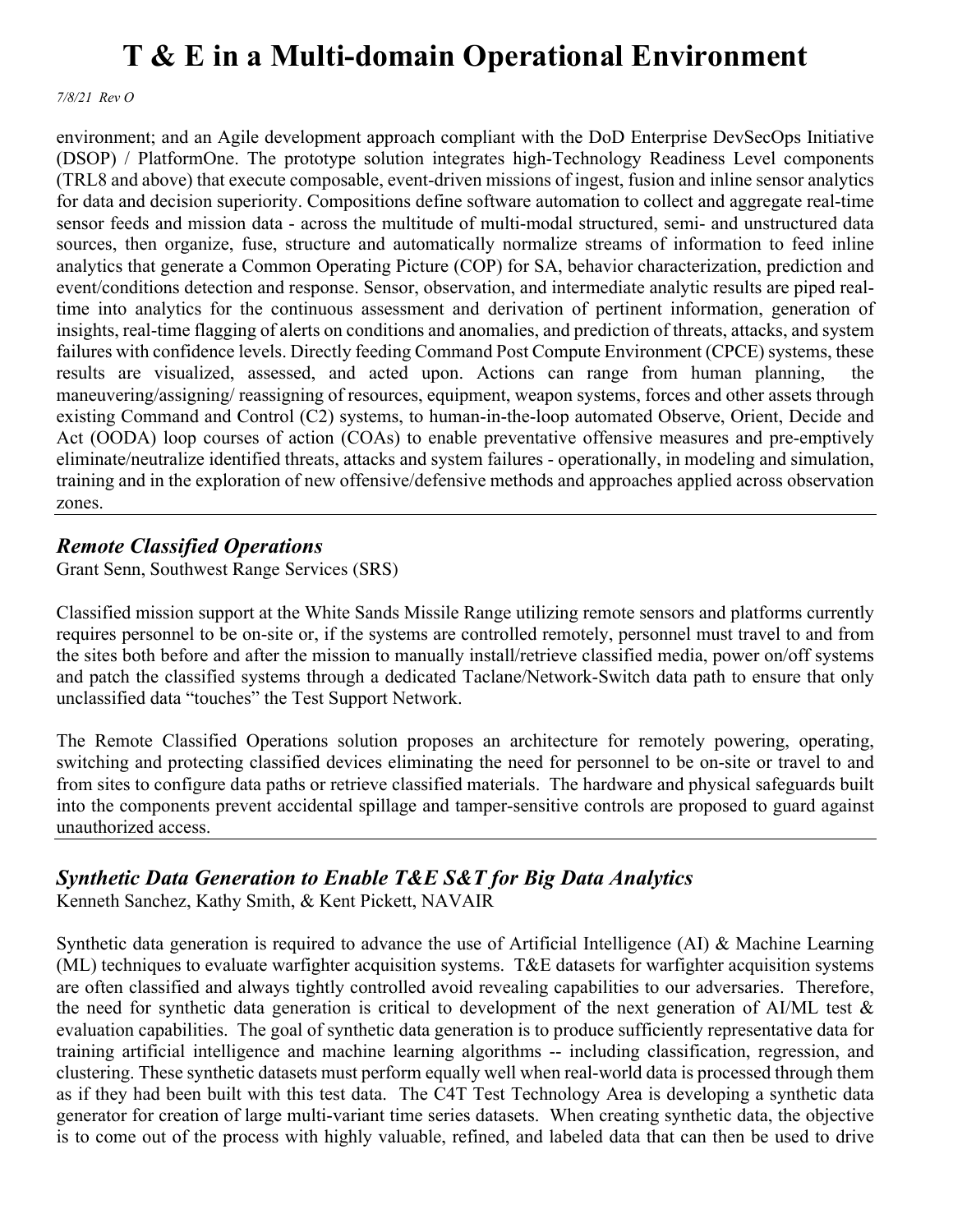*7/8/21 Rev O*

AI/ML projects.

The C4T Multi-Variant Time Series (MVTS) – Generator consists of three main areas: Battlespace Environment Generator, Structured Dataset Generator, and Unstructured Dataset Generator. For each synthetic dataset a T&E Needs operational use case is developed to define the analytic needs as well as an operational representation of the testing datasets. Using this Operational T&E Needs use case the synthetic data generation implementation can be developed.

The Battlespace Environment Generator – Original use of the Next Generation Threat Systems (NGTS) model is used to define the operational scenario that the system under test is operating within. Additionally, the Joint Semi-Automated Forces (JSAF) model can also be used.

The Structured Data Generator leverages the capabilities of the model output to develop the representative multi-variant time series datasets. Various automated methods are used to build in the variety needed to represent that actual test dataset.

The Unstructured Data Generator creates any required audio, video, or imagery datasets. These components are further explained for the starting synthetic data generation datasets supporting:

- T&E Analytics to Assess Air Platform Tactical Situation Displays (TSD). Post flight video review of complex displays such as a TSD are time consuming, and for complicated tests can be incomplete due to the significant amount of information being displayed. An algorithm that can identify and log symbols, and then compare them to truth data would focus the limited analysis capacity on the areas of most interest.
- T&E Analytics to Assess Platform Target Location Error. The current trend of aircraft systems is that their lethality is highly dependent on the combination of interoperable datalinks, radios, and sensors. That combination, while potentially very lethal, produces non-decomposable results when aircraft are part of mixed-system force. Analyzing the combination of target location errors (TLE) shared across multiple platforms is a manpower intensive task.

In summary, advanced technologies to support synthetic data generation are needed to develop and advance the use of AI/ML techniques for evaluation of warfighter acquisition systems..

### *The Bayh-Dole Act*

Cameron Smith, Texas Tech

This landmark legislation, enacted in 1980, defines the rights the government retains in intellectual property developed under government contract. In this segment, we will review key tenants of the Bayh-Dole Act and certain provisions contractors should be careful to address correctly.

### *The Data Acquisition System for a 1 MW Combustor*

Md Mohieminul I. Khan, UTEP

The Data Acquisition System of a combustor is presented in this study. A 1 MW combustor was designed to house a burning environment up to 20 bar and 2500K. It is a modular structure with a 2m solid body. The instrumentation system is designed to flow different gasses into the combustor including methane. To control the fluids 22 heavy duty solenoid valves were used. It has several types of sensory instruments. Instruments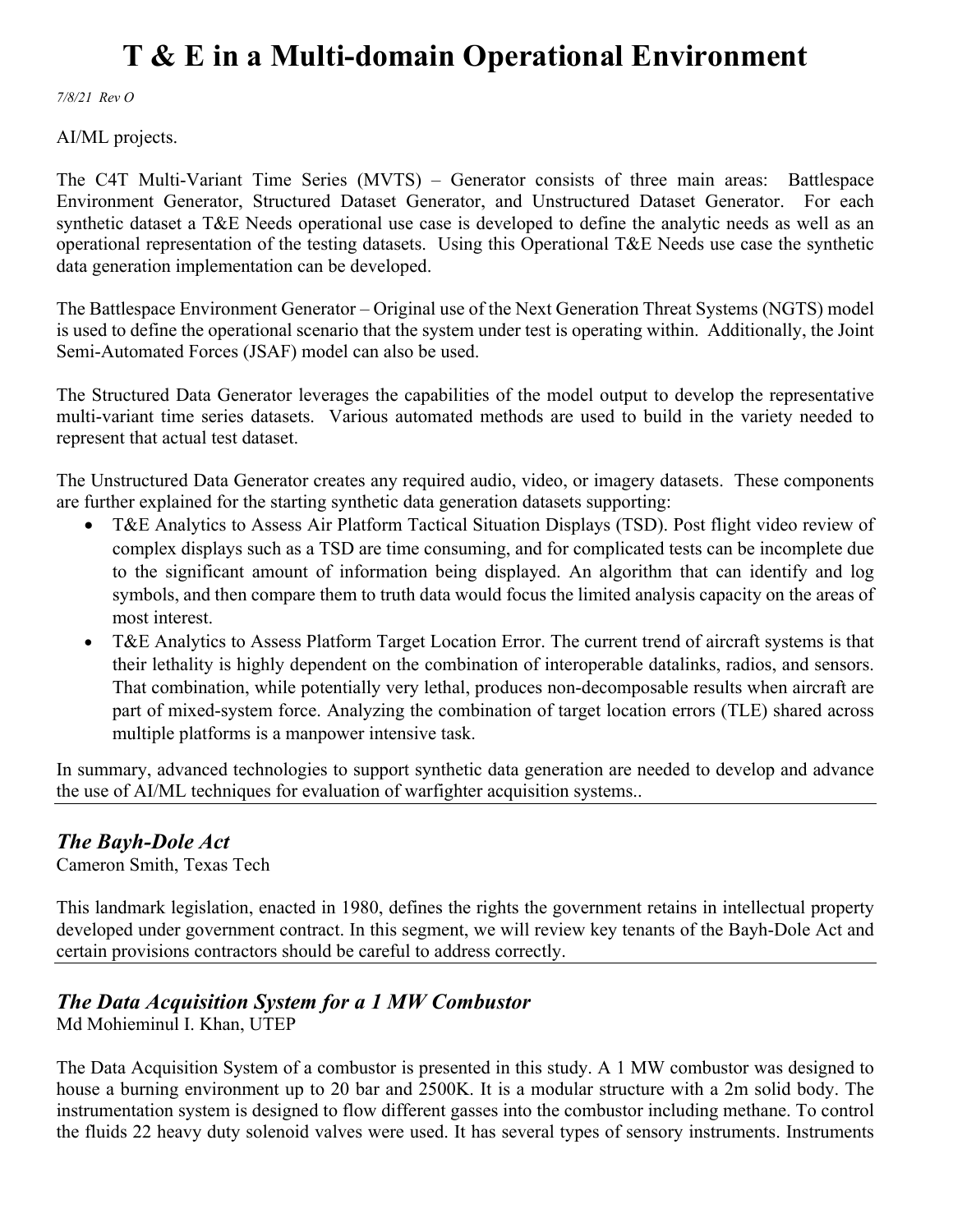*7/8/21 Rev O*

include, pressure transducer, flow meters, thermocouples, and visual cameras. All the valves were controlled by a Field Programmable Gate Array (FPGA), featured in the compact Remote Input/Output (cRIO) chassis by National Instruments. The cRIO is one of the two major subsystems of the overall data acquisition system (DAQ). DAQ supplies power to the valves through relay switches. These switches operate based on the electronic signals generated by the cRIO and controlled by an operating software. The system is also designed to read and log data from all the sensors. A compact data acquisition system or compactDAQ (cDAQ) is used for that purpose. This cDAQ is the other subsystem of the overall DAQ. The cDAQ chassis is connected to the PC through ethernet and has three conditioned Input/Output modules which collect data of different forms. The sensors generate data as output voltage. A LabView code was written to calibrate and convert them into meaningful data. This code also incorporates the solenoid valve controlling section. Hence, the GUI made with LabVIEW is capable of reading, logging, and controlling all the instruments present in the system. The sensors send the output voltages to the DAQ through sensory wires. The voltage is then routed through the I/O module. The LabView code is then used to process the voltage and convert it into numerical data. The code is written on a built-in template of LabView named "Continuous Measurement and Logging". The cRIO and cDAQ is housed in two separate chassis and connected through ethernet. Since the combustion happens in an extreme environment, the separation of the two subsystems ensures safety and reduction of signal losses. The cRIO supplies high voltage to the solenoid valves hence it is located nearby the operator for prompt control. And the cDAQ receives small sensory voltages, so it is located near the combustor. Nearby acquisition system reduces wire length which in turn reduces signal losses. In this article the design and the implementation of the DAQ system will be described. The control program and GUI will also be presented and described. Instruments, sensors, valves and wiring used to build the set-up will be introduced and discussed as well.

#### *Using Discrete-Event Simulation to Predict Communication Challenges and Outcomes in a Multi-Domain, Multi-Communication Environment* Majid Raissi-Dehkordi, PhD, Nextech Solutions

Modeling and discrete-event simulation of networks of devices containing full protocol stacks including RF communication, Cellular technologies and Low Earth Orbit (LEO) satellites in a detailed fashion to facilitate PACE. The framework models each component of the RF communication such as radio transmitter, radio receiver, antenna, channel characteristic and modulation with high fidelity. In addition, you can perform various studies for commercial radio communication methods such as Time Division Multiple Access (TDMA), WLAN, LTE, UMTS, WiMAX, ZigBee and MANET, as well as different tactical communication system technologies.

### *Video on the Edge: Software-Defined & Intent-Based Models for ISR Video Asset Management*

Will Lester, NexTech Solutions

Streaming video is a complex topic all its own. Adding the challenges of intermittent connectivity, interoperability, transport ownership, and varying levels of domain expertise across the deployed enterprise is a recipe for disaster. Prevailing methods for troubleshooting and remediation of ISR video issues are rudimentary and incomplete. We propose a holistic approach that incorporates lessons learned from software development disciplines. We treat video as code – declaratively modeled, ephemeral, and intent-based. Deploying a video sensor solution across the forward enterprise will facilitate better troubleshooting and higher service reliability without putting ISR video experts in the field.